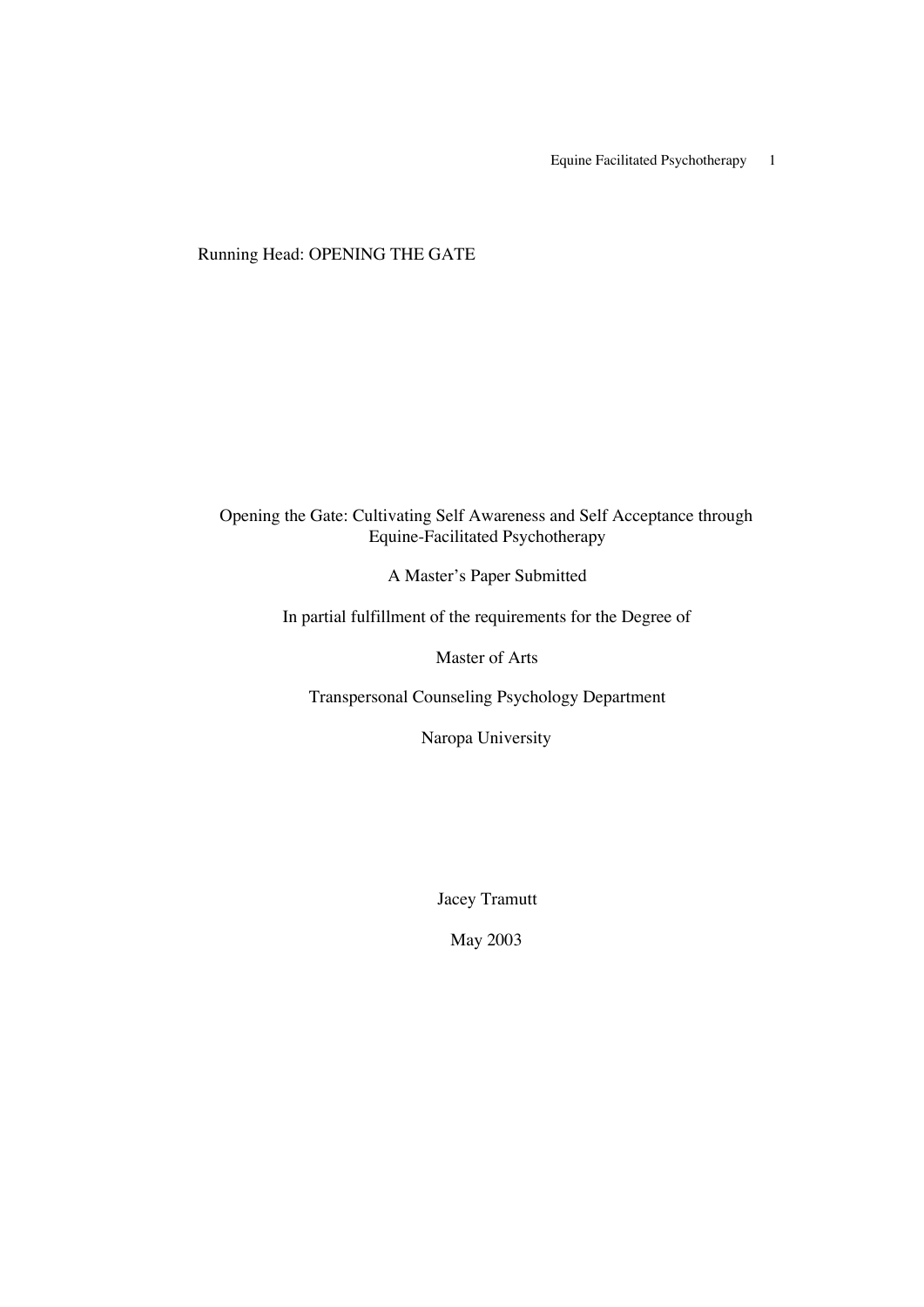#### Abstract

 Equine-facilitated psychotherapy is a powerful, illustrative therapy modality that cultivates relationship between clients and horse(s) and helps people gain self-awareness and bring self-acceptance to parts of themselves that have been denied or repressed. Furthermore, equine-facilitated psychotherapy encourages clients to quit struggling against themselves, as opposed to identifying or labeling something that needs to be "fixed" or eliminated such as depression or anxiety. When people are able to genuinely experience whatever they think and feel, and act in a way that is congruent with this, horses respond by wanting to engage in relationship, which can lead to clients having a corrective emotional experience. This is an unexpected gift for many who believe that being genuine with what they think and feel and having their actions reflect this is a sure way to drive away relationship rather than to invite it. Clients then are able to experience what it is like to be authentic in relationship with another living being, rather than being tied to the conditioned ideas of who they "should" and "should not" be. When people experience this, they can be their own authority, and make choices about life from their genuine self. This ability cultivates happiness, intimacy, and mental health as the true self is being honored.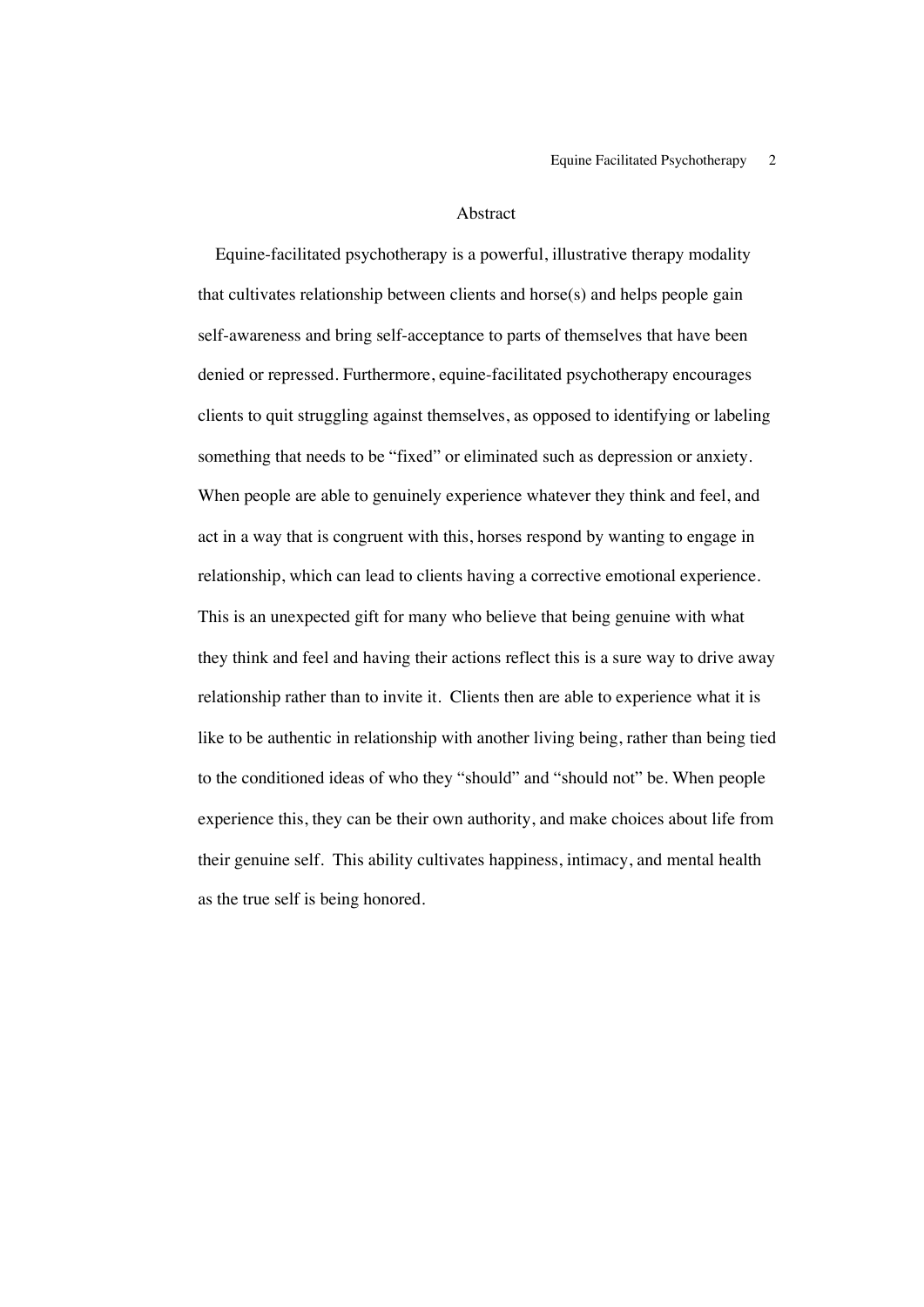There are several different models of equine-facilitated therapy and psychotherapy practiced with different client populations ranging from at risk youth to the terminally ill. To fully explore each of them would require several different papers. The focus of this paper is how to work with horses to facilitate psychological and spiritual growth for clients within the context of relationship. There are several therapeutic factors that arise from equine-facilitated psychotherapy. The ability to be present is the foundation from which the other therapeutic factors originate. These include: self-awareness, self-acceptance, congruency between inner experience and outward expression, ego strength, the ability to access information from intuition, body sensations and energetic realms as well as the intellect, the ability to tolerate one's own emotions, and the cultivation of healthy relationships (Eldredge, personal communication, Feb. 4, 2003). Utilizing a humanistic and transpersonal framework, equine-facilitated psychotherapy assists and supports individuals in letting go of struggling against who they are.

 Using horses in psychotherapy is a relatively new development. The field of equine-facilitated psychotherapy gained official recognition in the mid-1990's when the Equine-Facilitated Mental Health Association (EFMHA) formed as an off-shoot of the North American Riding for the Handicapped Association (NARHA) (Kohanov, 2001). Although the use of horses in psychotherapy is in its infancy, there has been significant scientific research aimed at understanding the therapeutic relationship between people and animals over the last 40 years,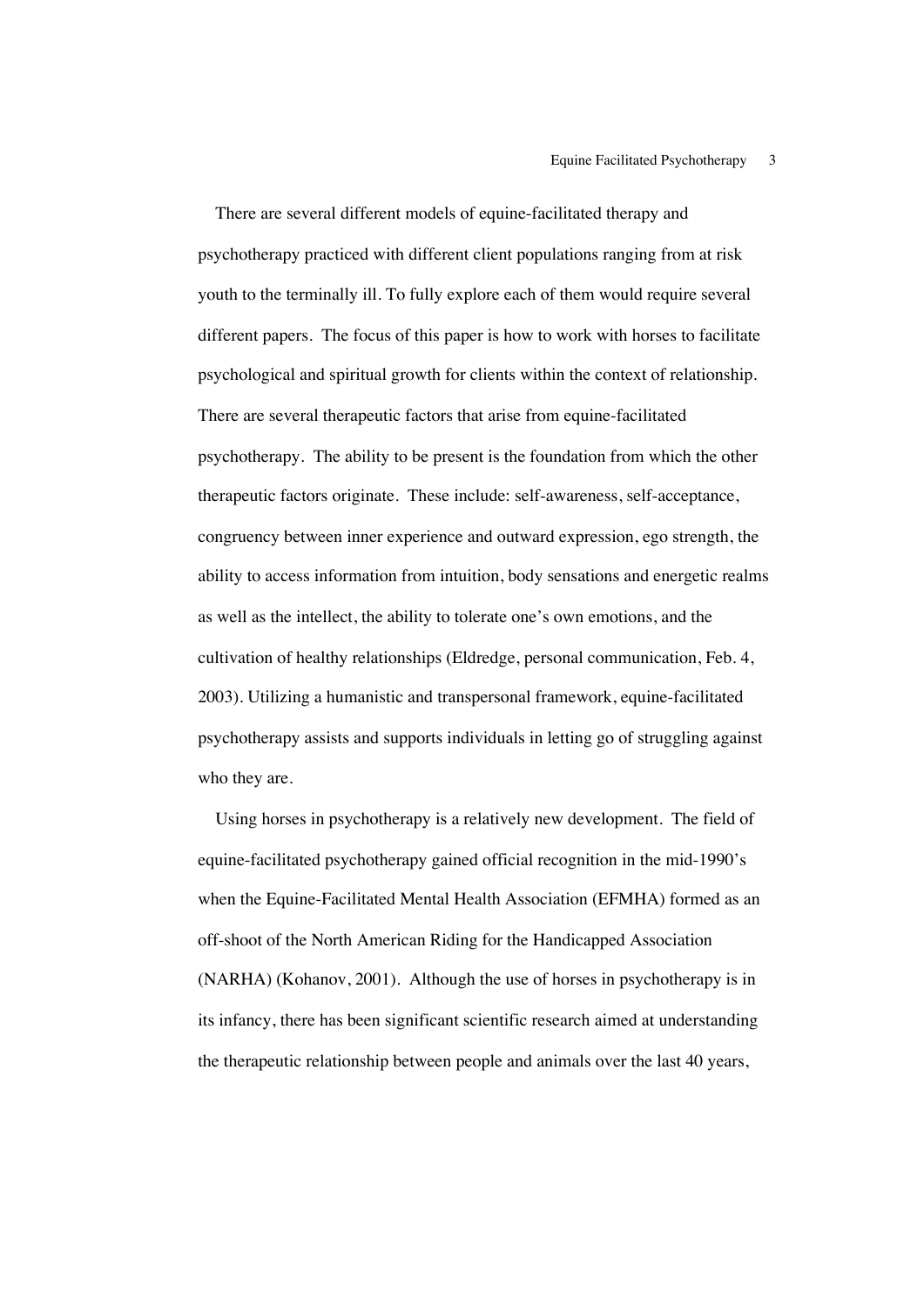which is useful for putting equine-facilitated psychotherapy into a broader context.

 H. S. Bossard and Boris Levinson are credited with publishing the first papers on animal-assisted psychotherapy in the journal *Mental Hygiene.* Bossard's article, entitled, "The Mental Hygiene of Owning a Dog," discussed several roles a dog can play in family life, including being a source of unconditional love, an outlet for people's desire to express love, and a teacher for children on many topics such as sex education and responsibility (1944). Levinson's article, entitled "The Dog as a 'Co-Therapist,'" introduced the idea of using his dog while doing psychotherapy with children (1962). This idea challenged the paradigm of what was considered therapeutic and was met with cynicism from his colleagues (Fine, 2000). Today it is not uncommon to find dogs at mental health facilities, including the Mental Health Center and the Counseling Center in Boulder, Colorado. Both Bossard and Levinson recognized the healing potential of the human-animal bond.

 Although much of the animal-human based research first focused on health related issues, later research has gone on to follow up on Bossard's and Levinson's original work, focusing on the positive psychological effects animals have on people. It makes sense that much of the initial research was done on the animals closest to man, pets.

 One of the most significant studies to date was conducted in 1992 by a group of Australian cardiologists. Data on more than 5,000 clients who had signed up for a "healthy heart" project were analyzed over a three-year period, and distinct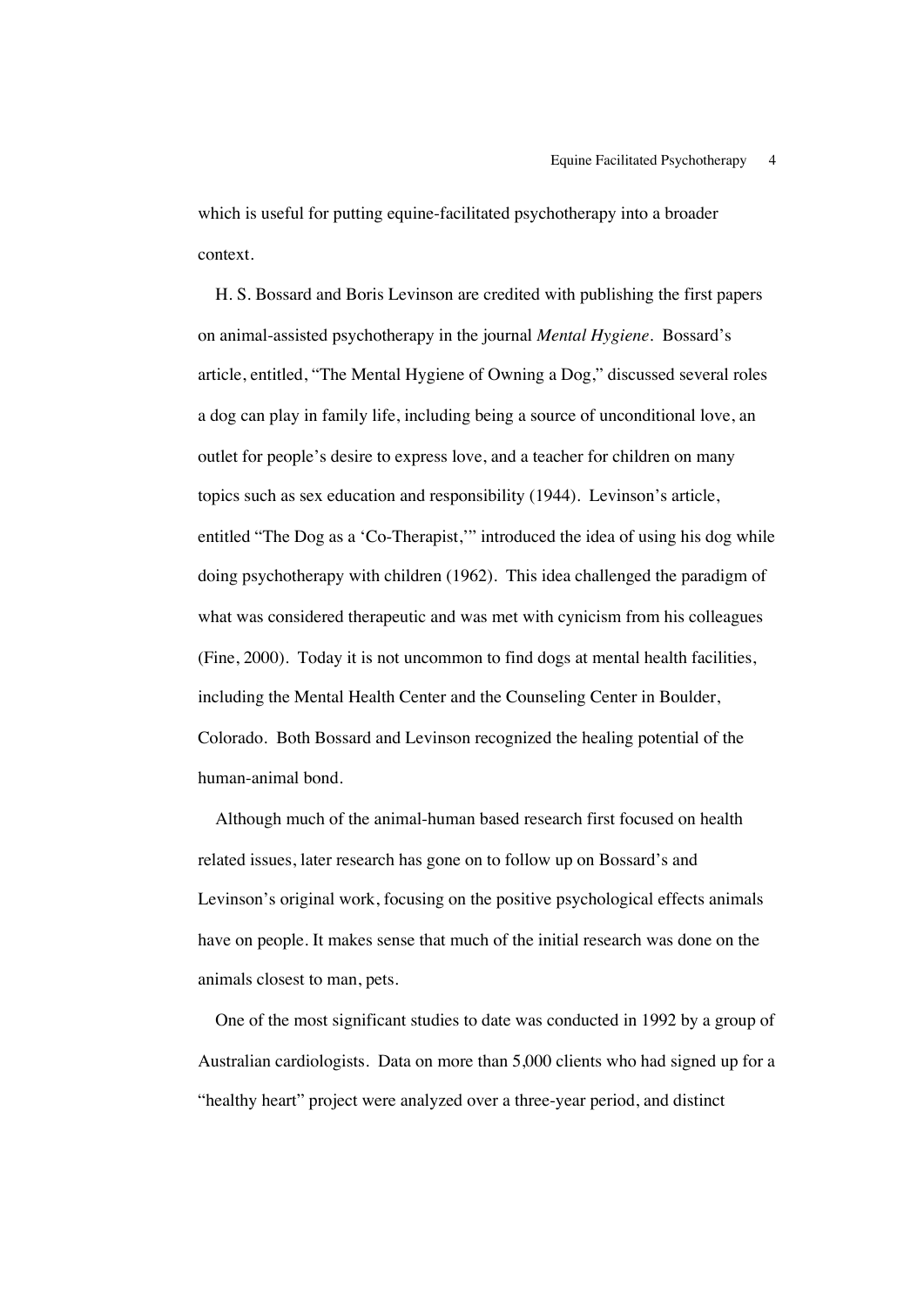differences were found between pet owners and non-owners. Women pet owners older than 40 and male pet owners of all ages had lower blood pressures and 20% lower plasma triglyceride levels than did non-owners. Male pet owners between the ages of 30 and 60 had lower cholesterol levels than did non-owners. "The research found no difference in exercise levels, body mass, or eating habits between the two groups" (Anderson, Reid, & Jennings, 1992). Another study conducted in 1990, showed that Medicare enrollees with pets had fewer doctor contacts over a one year period than did non-owners (Siegel, 1990).

 Research also has shown that having a pet increases one's level of psychological well being. In his book, Handbook on Animal-Assisted Therapy (2000), Fine summarized the most recent research by dividing the findings into two groups that have stood the test of time and multiple studies. According to the first grouping, animals are able to induce an immediate, physiologically dearousing state of relaxation simply by attracting and holding our attention. This is the same concept that I refer to as awareness when discussing equine-facilitated psychotherapy. According to the second, pets are capable of providing people with a form of stress-reducing or stress-buffering social support (Fine, 2000). According to Serpell (1996), the absence of social companionship is a primary cause of depression, stress, suppression of the immune system, and other various disease states. Animals are consistently available companions that can help fill a lonely void. "It is generally recognized that companion animals provide a readily available source of warm support that can be compensatory for human companionship," (Fine, 2000, p. 61).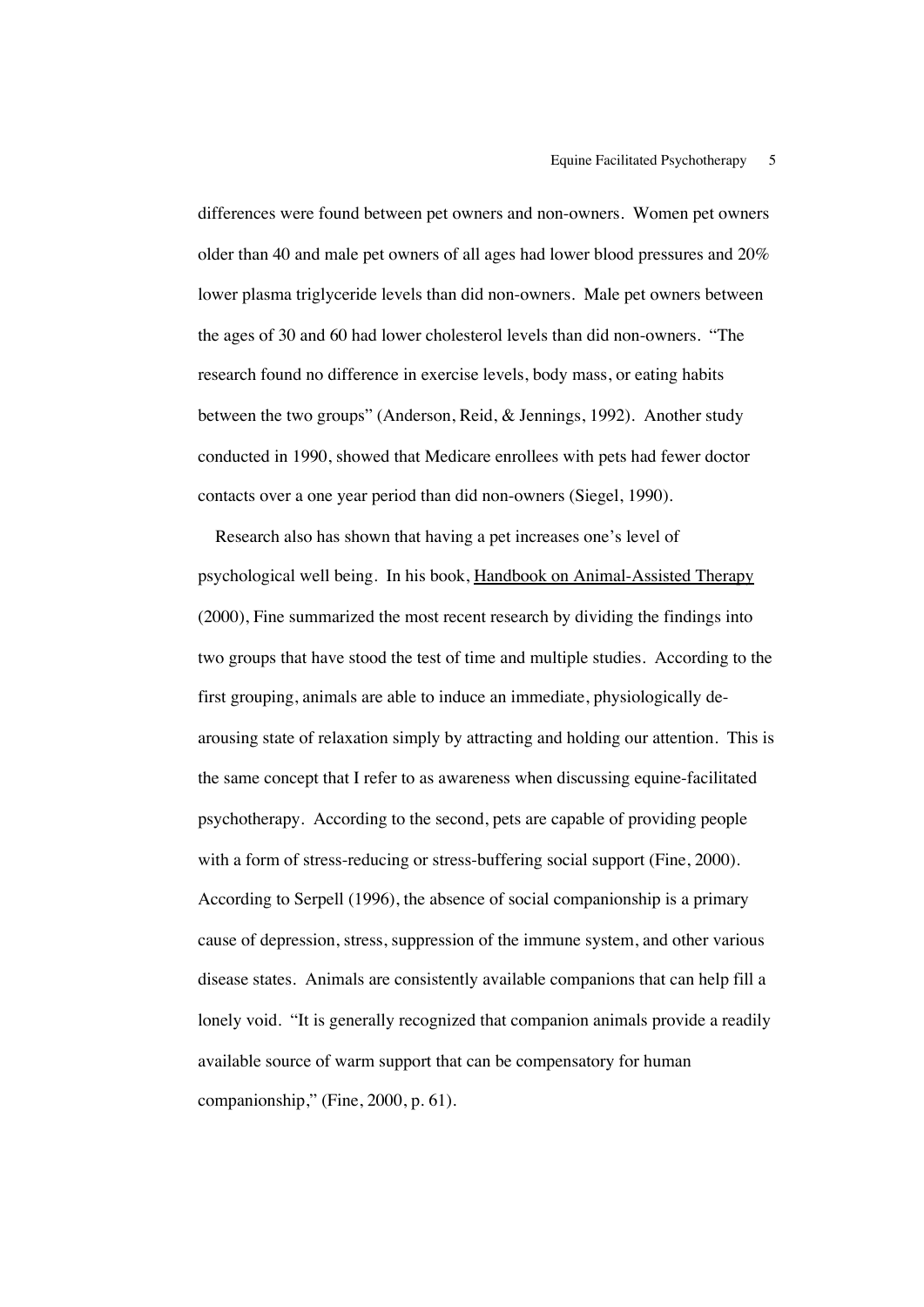Furthermore, taking a dog for a walk can have a powerful socializing effect as people are more likely to start a conversation when a dog is present than when a person is alone (Messent, 1984). Given the positive effects of simply living with an animal, it makes sense that animal therapies, guided by the skill of a knowledgeable therapist, would yield therapeutic results. The current realm of research extends beyond household pets to other animals, including dolphins and horses.

 Dolphin-assisted therapy, although limited to serving certain populations due to the specific dolphin habitat, has produced some interesting results. Dolphins are seen as useful in therapy because of their intelligence. They seem to be closer to humans in their multi-modal learning style and cognitive abilities than most other animals, and the stress-reducing capabilities of water also yields therapeutic results. (Nathanson, 1998). Nathanson studied the long-term effectiveness of dolphin-assisted therapy for children with severe disabilities in Florida. The children chosen for participation had more than 20 different diagnoses and were from different countries such as the United States, Germany, England, Ireland, Switzerland, Korea, Wales, and Scotland. The two-week program of Dolphin Human Therapy showed significant improvements in language, speech, gross and fine motor function, as compared to a second group of children with disabilities which received a minimum of six months of conventional speech or physical therapy. Nathanson (1998) concluded that The Dolphin Human Therapy was cost effective, when compared to conventional long-term therapy, and increased attention, motivation, and specific desired skills, in both the short and long term.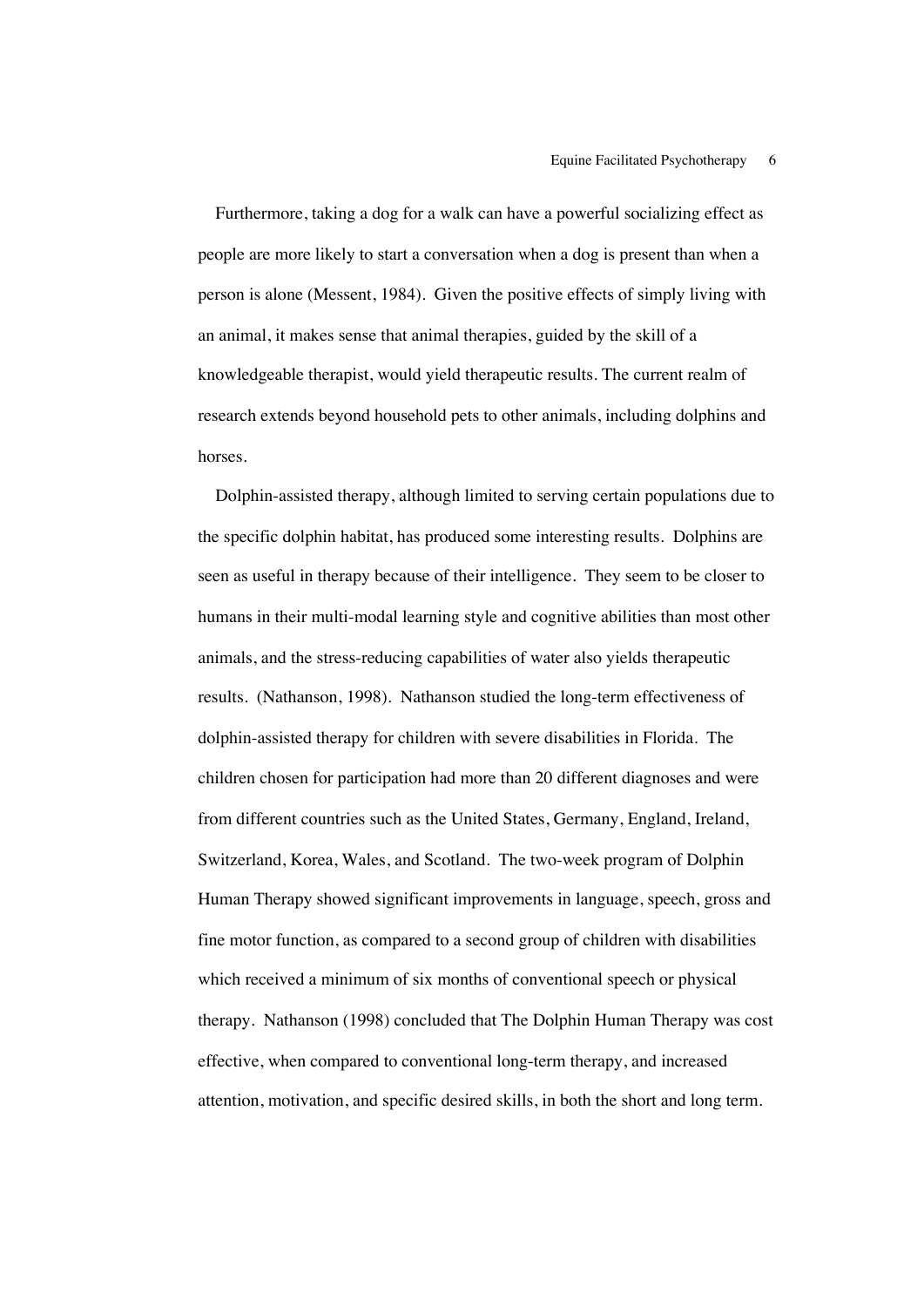Horses also have been used to help individuals with disabilities. Bertoti (1988) conducted a study in Pennsylvania using horseback riding as a way to improve posture in children with Cerebral Palsy. Children between the ages of two and ten with spastic Cerebral Palsy were selected for this study. Bertoti states, "The rationale for therapeutic riding is that the horse's movement imparts a precise, smooth, rhythmical pattern of movement to the rider" (1988, p. 1507). A posture assessment scale was used to visually assess the alignment and symmetry of five body areas: 1) head and neck 2) shoulder and scapula 3) trunk 4) spine and 5) pelvis. The results showed that children with spastic Cerebral Palsy demonstrated significant improvement in posture after 10 weeks of therapeutic horseback riding (1988).

 There are currently many programs utilizing the therapeutic alliance between horses and humans. According to the NARHA website, there are more than 650 NARHA centers in the United States providing equine facilitated activities for people with various disabilities and ages. "For individuals with disabilities, equine assisted activities have been shown to improve muscle tone, balance, posture, coordination, and motor development as well as emotional well-being. And it's fun!" (Retrieved Jan. 4, 2003, from www.NARHA.org). The Equine Facilitated Mental Health Association's (EFMHA) mission statement includes: 1) to promote professionally facilitated equine experiences designed to enhance psychosocial development, growth and education 2) to educate others to work with the horse in the treatment of people with emotional, behavioral, social, mental, physical, and/or spiritual needs. In addition, the EFMHA lists mood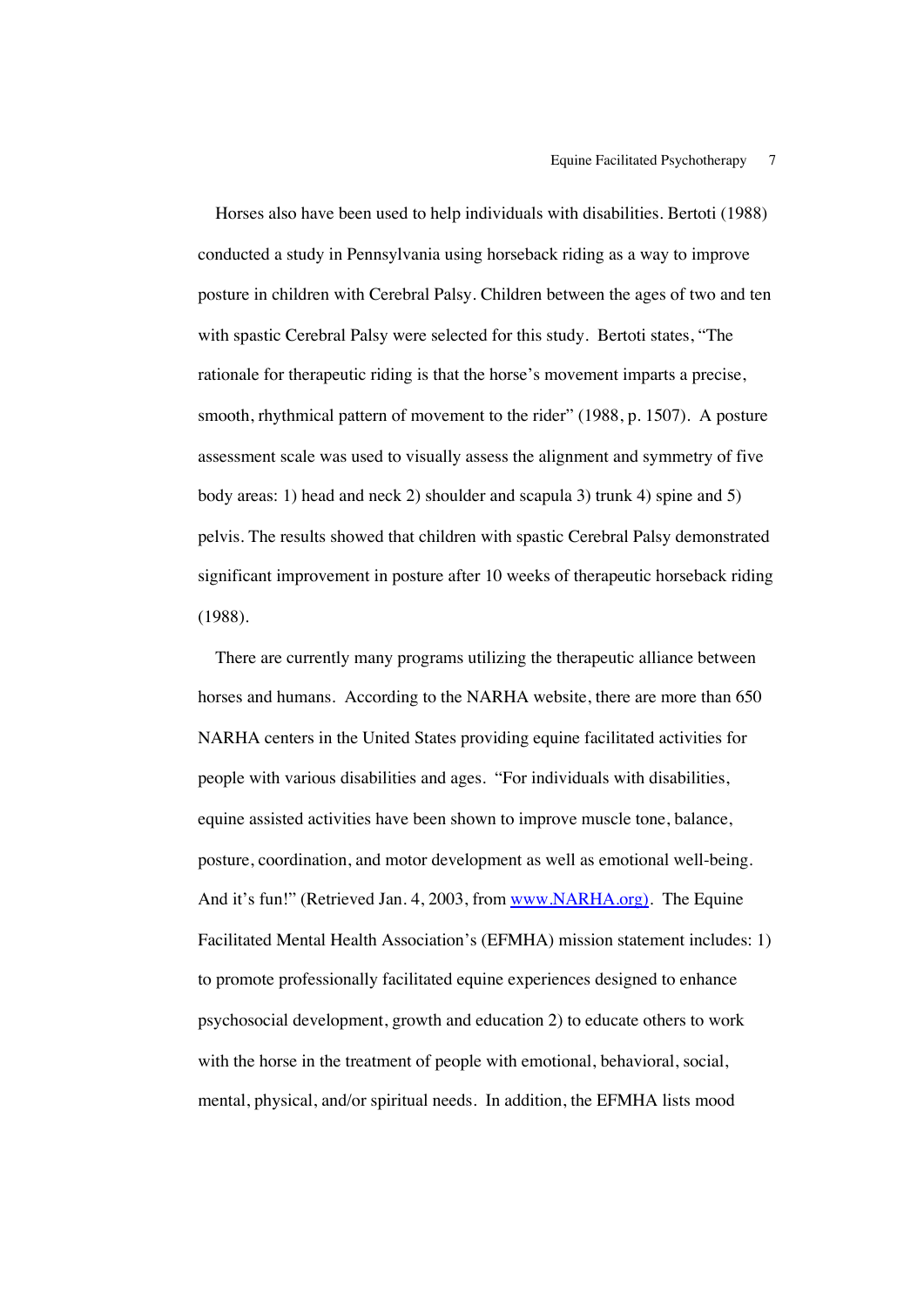disorders, anxiety disorders, psychotic disorders, personality disorders, and post traumatic stress disorder as treatable with equine-facilitated psychotherapy (Retrieved Jan. 4, 2003 from http://narha.org/sec\_efmha/fact\_sheet.asp).

 The Four Harmony Foundation, established at Pine Knoll Farm just outside of Lexington, Kentucky, is an example of a program serving a variety of populations. The head trauma program's goal is to help individuals regain independence after injury. Their vocational program provides job training and opportunities in the equine field. The terminal illness program provides openings for self-love and a relationship with a horse outside of the sterile environment of a hospital. The physical therapy program provides rehabilitation, using the 3-D movement of a horse as a therapeutic tool, to improve posture, balance, and mobility in the physically disabled (retrieved Feb. 11, 2003, from http://www.4harmonyfoundation.com/TherapeuticRiding.htm).

 The Equine Assisted Growth and Learning Association, (EAGLA), is a nonprofit organization developed to, "address the need for resources, education, and professionalism in the field of equine-assisted psychotherapy" (retrieved Feb. 12, 2003, from http://www.eagala.org). They offer a certification program to assist practitioners who want to learn their particular style of equine-assisted therapy. An example of an EAGALA activity is asking a group of individuals to get a horse to jump over a board placed across two buckets in the center of the arena while following these five rules: 1) No touching the horse. 2) No bribing the horse. 3) No using anything outside the arena. 4) No using ropes or halters. 5) No talking to other team members. This activity promotes teamwork, direct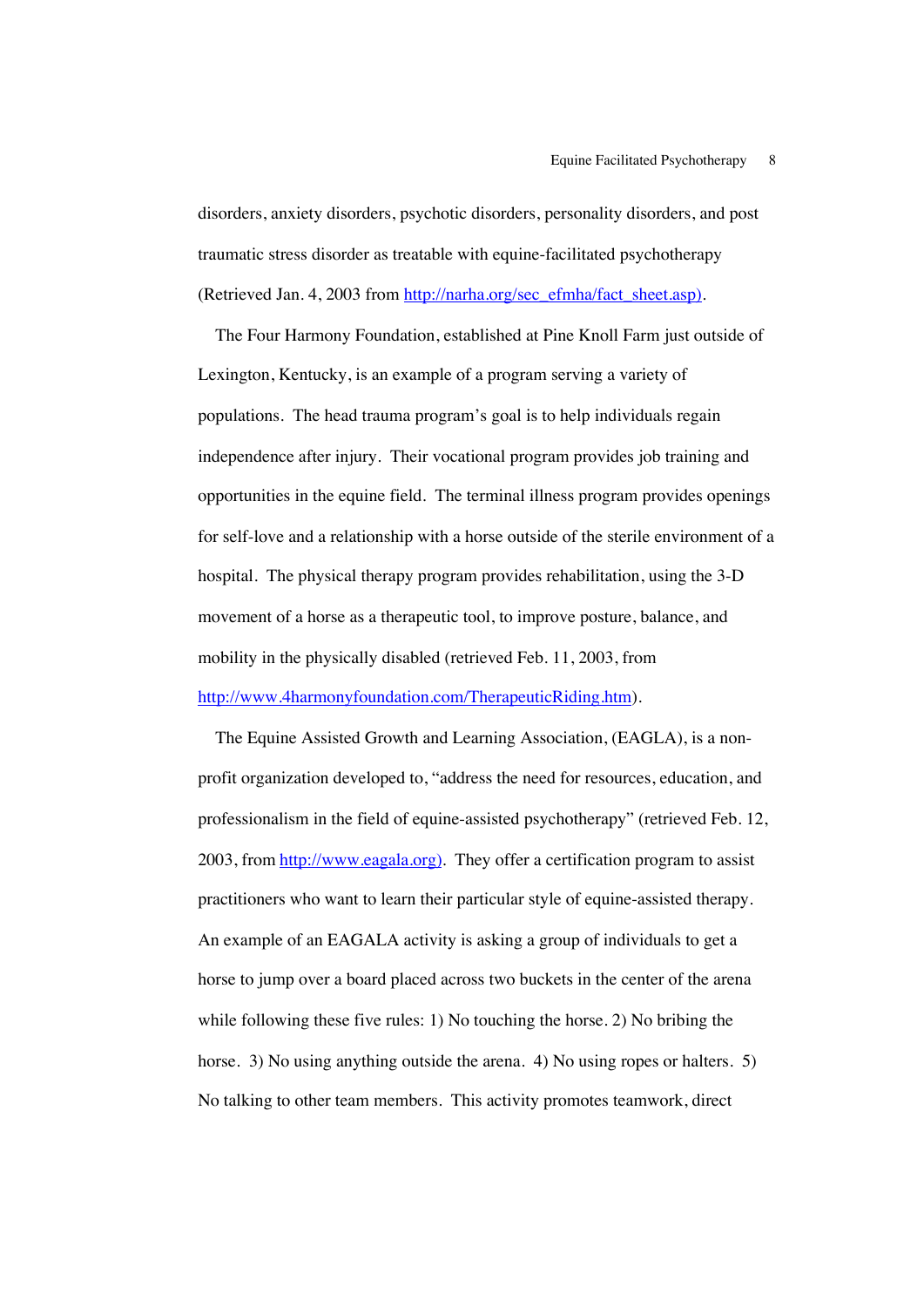communication (team members had three minutes to discuss a plan prior to starting the activity), learning from mistakes, trying new ideas, and thinking "outside the box" (or arena in this case).

 Although each of these programs has its place in the equine-therapy world, the focus of this paper is on a psychological and spiritual growth model developed by Jill Eldredge, an equine-facilitated psychotherapy practitioner and founder of Spirit Horse Ranch in Westcliffe, CO. I interviewed Eldredge about her model of equine-facilitated psychotherapy (personal communication Feb. 4, 2003), and the following is a synopsis of Eldredge's work.

 Eldredge started practicing her model of equine-facilitated psychotherapy in 1997. She realized that interacting with her horse Roxanne had led her to a deeper understanding of herself, and she believed that her clients could learn about themselves through this unique process as well. While working with clients in her office doing traditional talk therapy, she would get an image of the client working with a horse around his/her issue. One day she got up the courage to invite a client to try the work, and her model developed from there. The therapeutic factors listed earlier emerge and develop throughout the stages.

 Eldredge named three distinct stages of equine-facilitated psychotherapy. In the first stage, the client meets him/herself, which happens through meeting the horses. They reflect back to the client what's going on, and the client comes face to face with where he/she is; nervous, excited, sad, angry, intellectual, confident, etc. Being with a horse(s) helps a client sharpen his/her present awareness while the reaction of the horse to what he/she presents helps the client to cultivate self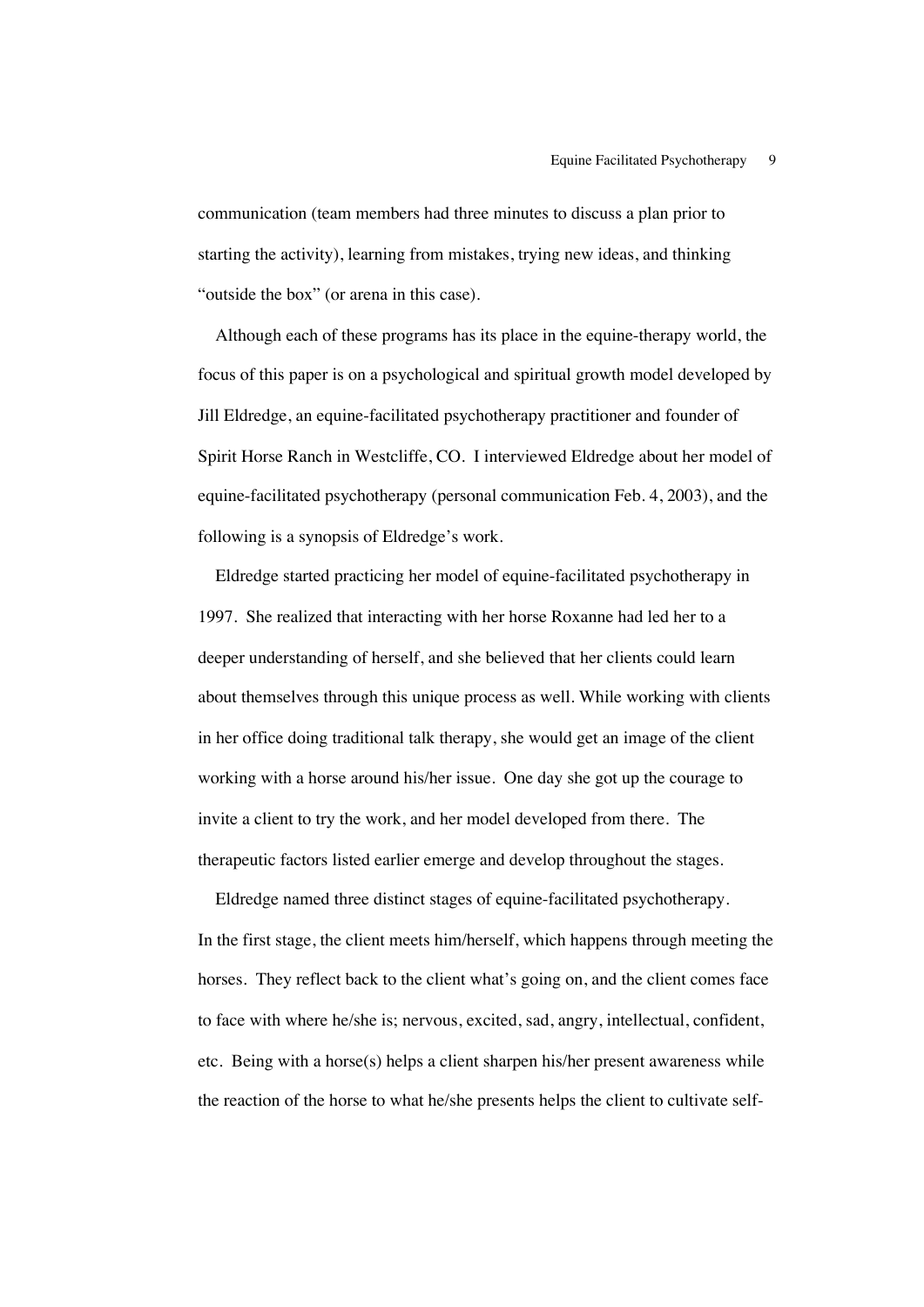awareness. The therapist can then begin to bridge that information for the client, helping him/her apply it to his/her life. The work deepens from there, as the client is able to recognize his/her way of being in the world. In addition, the client learns more awareness of his/her emotional, physical and energetic being and has access to the broader range of who he/she is.Many people come with a strong sense of their intellectual selves, but need help learning how to become informed from intuition, body, and energetic realms. This is how horses live, processing information from many sources, demonstrating a balanced way of taking in information.

 In the second stage, the client becomes comfortable with being uncomfortable when experiencing strong emotions, and self-acceptance is fostered. The client then has the opportunity to take the risk of expressing who he/she is. This congruent self-expression allows for more and more engagement with the horses, and a relationship develops. Many are surprised that their genuine expression is an invitation to the horses to interact- not a pushing away, like many have been taught. This usually touches people quite deeply as they discover that they can have strong emotions and still engage authentically in relationship. This realization helps build ego strength as the client is rewarded again and again by the horses for his/her authenticity.

 From there, the third stage is moving into a place of choice and action. Once a client becomes comfortable with who he/she is, new choices and options become available that didn't exist before. Furthermore, the client experiences what it is like to be a vital part of a relationship- it's not just about what the "other wants."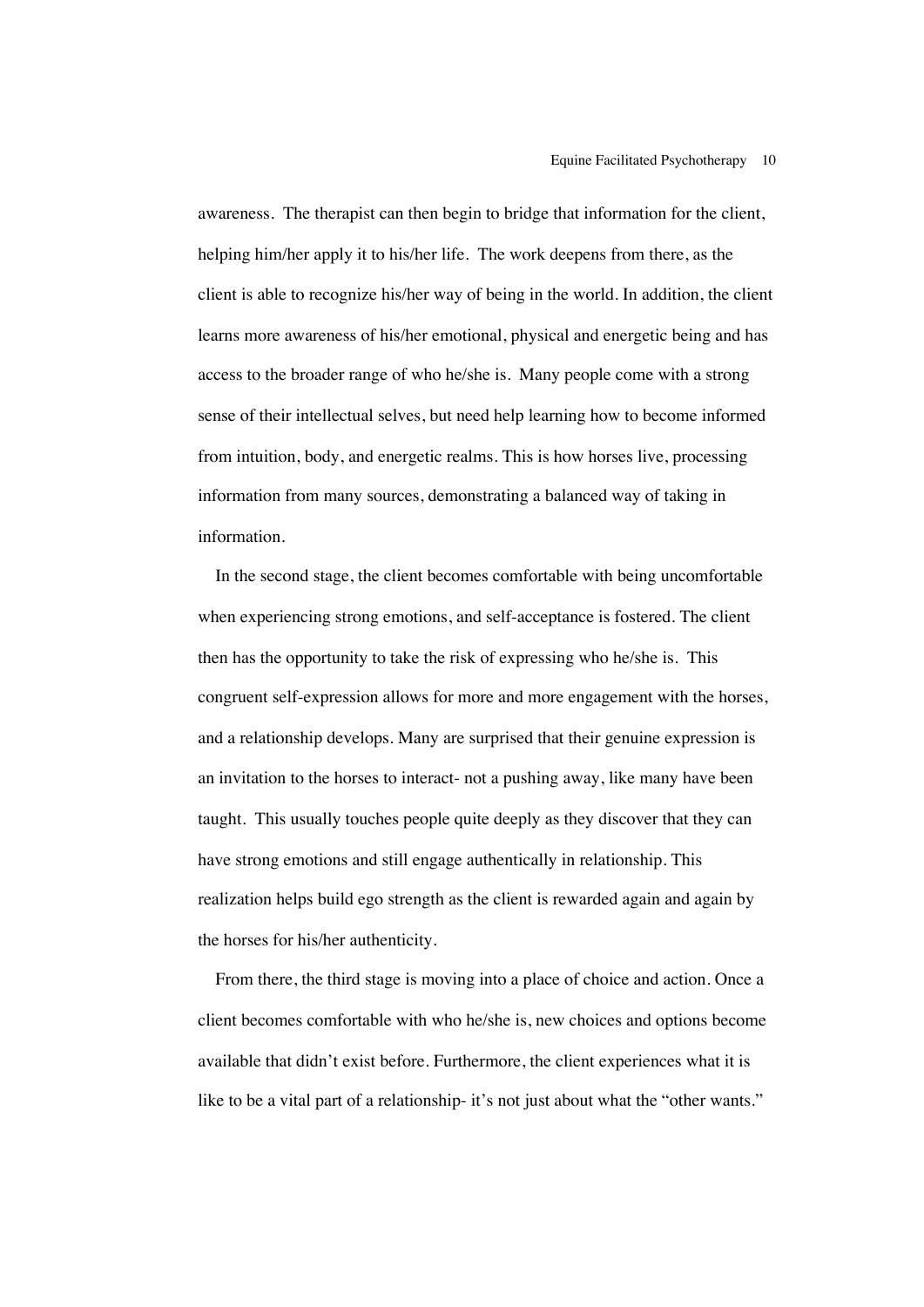A healthy, honest relationship can grow as both participants engage genuinely. Eventually, the client can take this skill and apply it to his/her relationships with other people.

 This final therapeutic factor of learning how to engage in healthy relationships is pivotal as relationships span the spectrum of most people's lives from family to work, romantic relationships to friendships. Eldredge reports that some people tell her that they feel like the relationship they have established with the horse is their first healthy relationship.

 Healthy relationships are supported by healthy boundaries, which the horses model. In human relationships, there is usually a tendency towards enmeshment or separation. The horses model a different perspective on boundaries that can be observed by how they interact with each other. The herd is very connected as they are continually communicating their needs and wants. It is rare to see a group of horses standing still for very long. They are constantly shifting and moving, while at the same time asking other horses to adjust as well. According to Eldredge, without boundaries there aren't healthy relationships, there are invasions, and one is either being invaded or invading another*.* Usually one's orientation towards enmeshment or separation is established at a young age through interaction with primary care givers.

 Relationships and experiences from an individual's childhood can bring issues to the forefront when working with the horses. The therapist can frame the experience the client is having with the horse in a way that makes sense from the client's past. For example, if as a child the client learned fear was for the weak,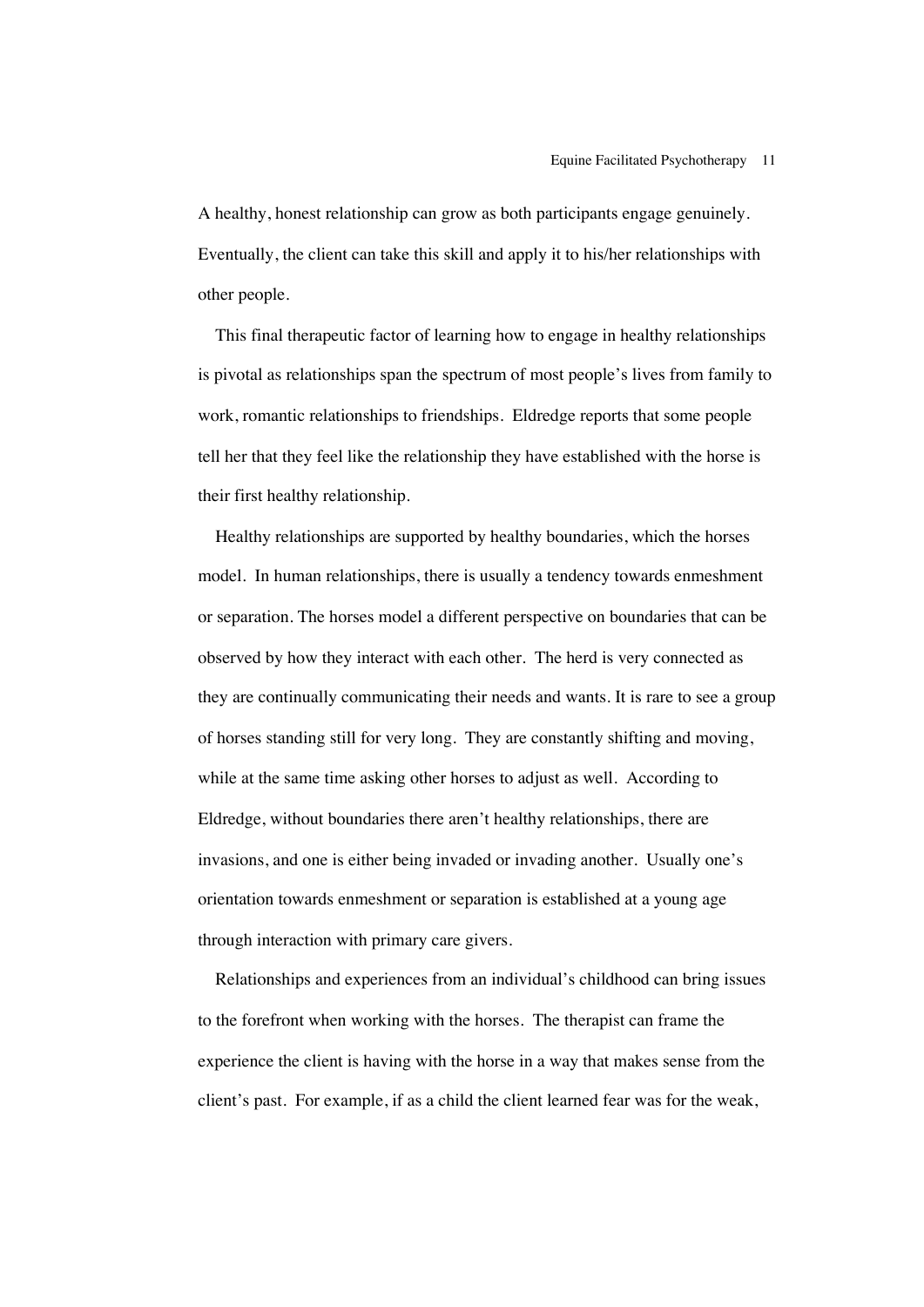and he/she didn't want to appear weak, it would make sense that a client feeling afraid in the corral would attempt to suppress his/her fear. What the client will eventually experience with the horses is that fear itself is fine, (horses understand fear) but acting like one is not afraid (when one really is afraid) is not fine, is incongruent. Childhood wounds can provide a compassionate framework around the more challenging places for the client to go, but it's from the client's present experience that past experience is put into context.

 Eldredge believes that when one overrides his/her internal wisdom and listens to the false self or the "I should" self, (using the example from above, "I shouldn't feel afraid"), it is usually about what somebody else wants and nothing to do with the individual. In his book, A Brief History of Everything, Ken Wilber explains it in this way, "There are now aspects of the self's being that it doesn't own or admit or acknowledge. It starts to hide from itself. In other words, the self begins lying to itself. A false self system beings to grow over the actual self, the self that is really there at any given moment, but is now denied or distorted or repressed" (1996, p. 161). What many learned at a young age is that in order to be loved, certain parts of the self that primary care givers were not comfortable with needed to be suppressed*.* This leads to non-acceptance of the self*,* and the fear that being one's self will ultimately lead to being alone or in some cases not surviving. That's where the horses come in. Interacting with them, one is able to find out what a healthy relationship is: that it's cultivated from genuineness, and that genuineness sustains relationship rather than causing its end. The horses validate the true self, which is essential for a fulfilled life. Masterson, author of, The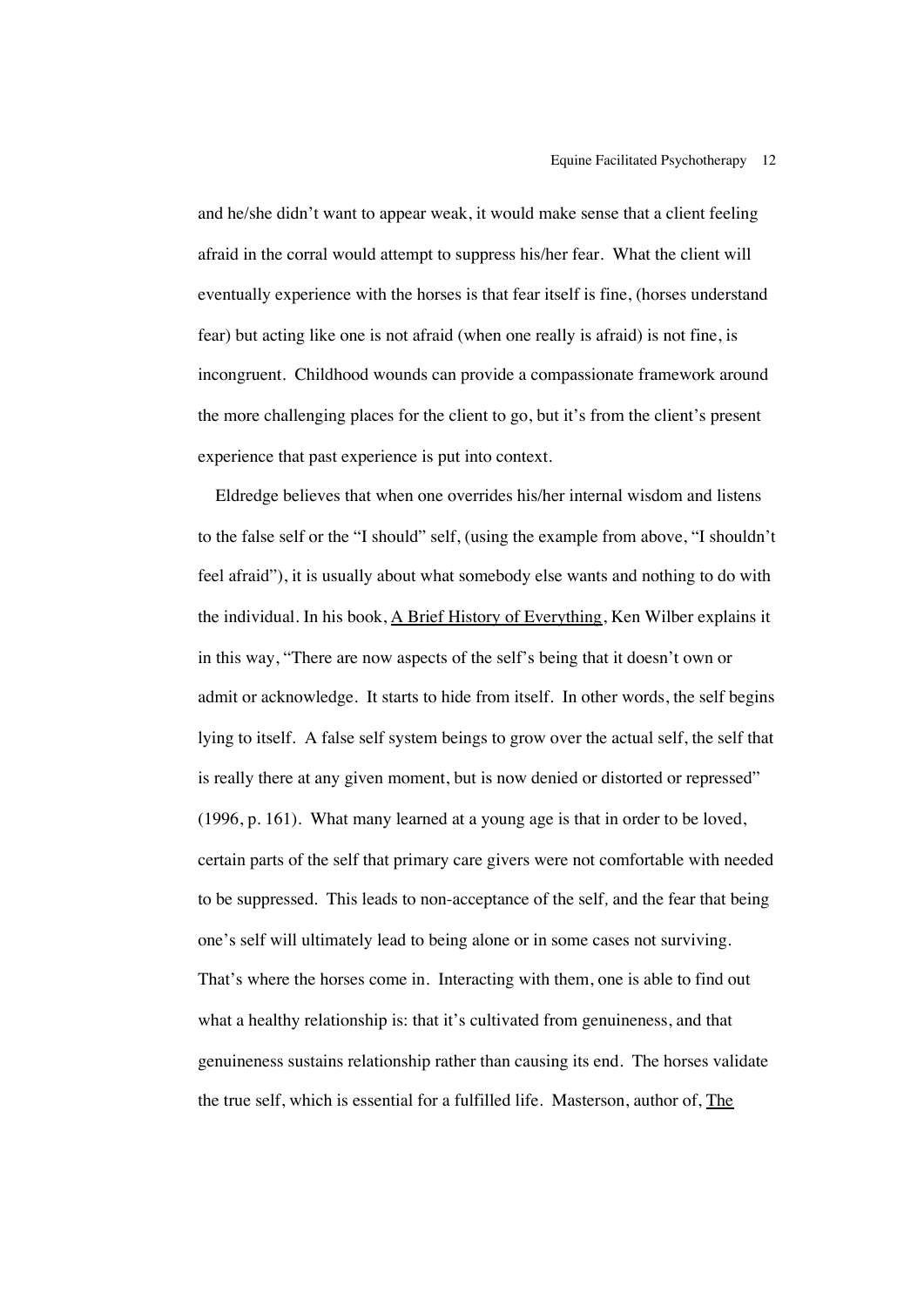Search for the Real Self*,* explains, "Under the guidance of the real self, we can identify our individual wishes as they change over the years and discover realistic ways to achieve them in our lives. The real self allows us to take the steps to carve out our individual places in the real world by finding the appropriate job, lifestyle, or mate" (1988, p. 26).

 According to Eldredge, equine-facilitated psychotherapy is not better suited to work with certain neurosis over others because in the horse world all feeling states are equal. Kohanov, founder of Epona Equestrian Services in Tucson, and author of The Tao of Equus, concurs with this belief:

As animals that are preyed upon in nature, it behooves them to know when another herd member is feeling afraid or playful, angry or in pain, depressed or content. Though they ultimately strive for well-being in their relationships, horses don't consider so-called positive emotions any more important than the negative ones humans routinely try to suppress. To these animals, the ability to intuit fear in a distant herd member and act on this feeling without hesitation is a lifesaving skill. Their innate aptitude for resonating with another being's trust, joy, or confidence is a *life-enhancing skill*. [Italic added]. These mindful creatures have developed a magnificent capacity for responding to subtle changes in the arousal of other horses as well as predators, a species-wide talent they easily transfer to interactions with people (2001, p. 105).

Their ability to experience emotions simply as information and without judgement is the gift horses bring to many clients who routinely judge their feelings. According to Eldredge, the pain associated with many emotions may actually be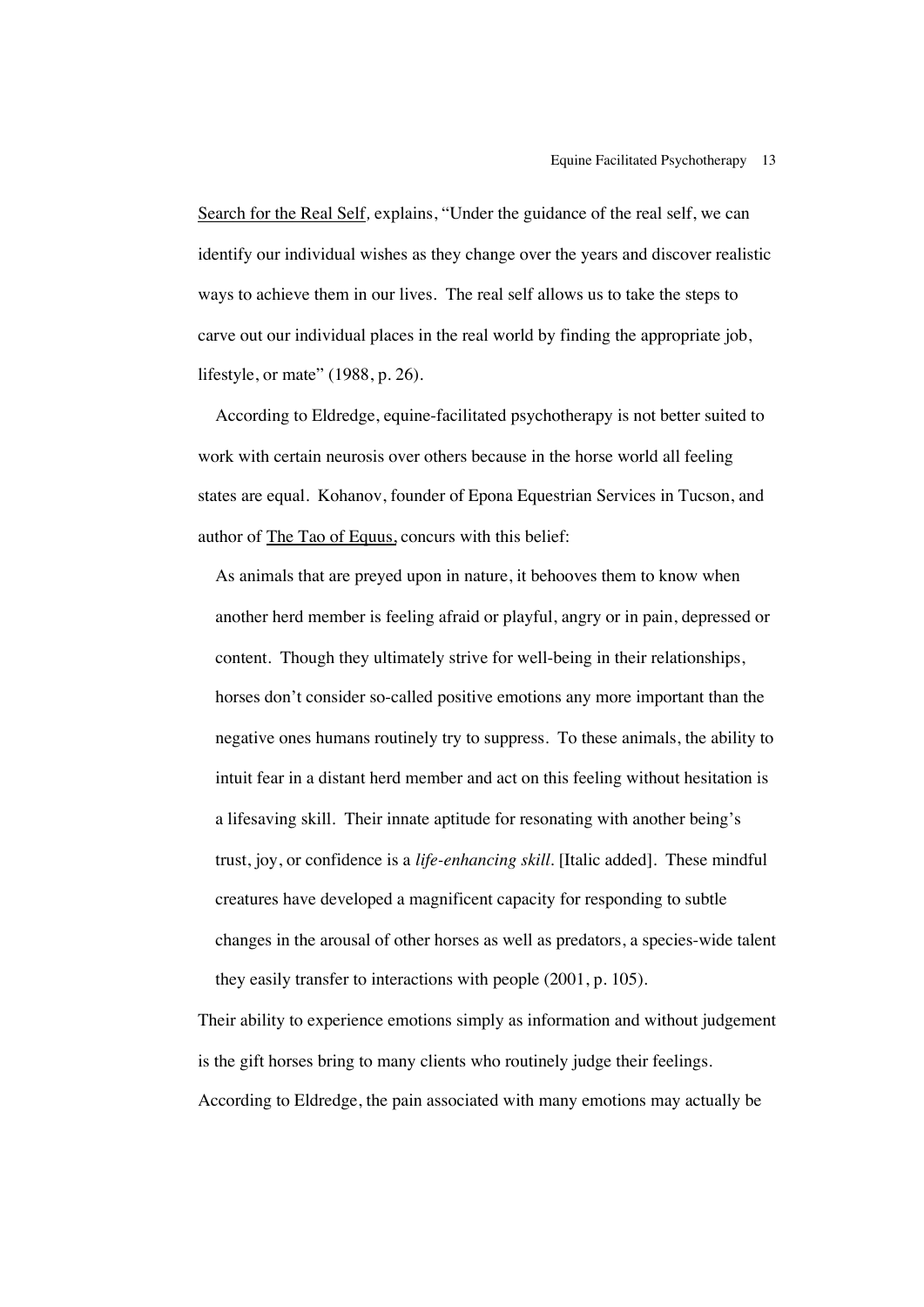caused by the struggle against the emotion and not the emotion itself. Unlike humans, horses demonstrate comfort with all genuinely expressed emotions.

 Given Eldredge's model, it is important to address what makes someone appropriate for this particular style of equine-facilitated psychotherapy, and to note that there are specialized models to meet the needs of various populations interested in working with horses. Eldredge believes that people who dissociate, have a violent history, live with post-traumatic stress disorder, or that have had negative experiences with horses in the past should be considered carefully before embarking on equine-facilitated psychotherapy. Individuals that dissociate are at risk due to the fact that awareness is crucial for physical safety as well as the psychological process. A client that dissociates runs the risk of being stepped on or bitten and then he/she is faced with not really knowing what happened. This could be more traumatic than therapeutic. Also, people with a history of animal abuse and/or violence and people living with PTSD should be considered carefully for their own safety as well as the safety of the horses. Horses are wild animals, and they make sudden movements that can trigger reactive responses and old traumas, especially when a client is not feeling safe. In addition, people who have had negative experiences with horses, especially injuries related to horses, may need to proceed with extra caution. None of these circumstances is one hundred percent prohibitive necessarily, but the therapist really needs to be aware and to recognize his/her own limitations.

 The last thing I asked Eldredge to comment on was what she would say to skeptics who don't believe in what she is doing. She responded, "How do we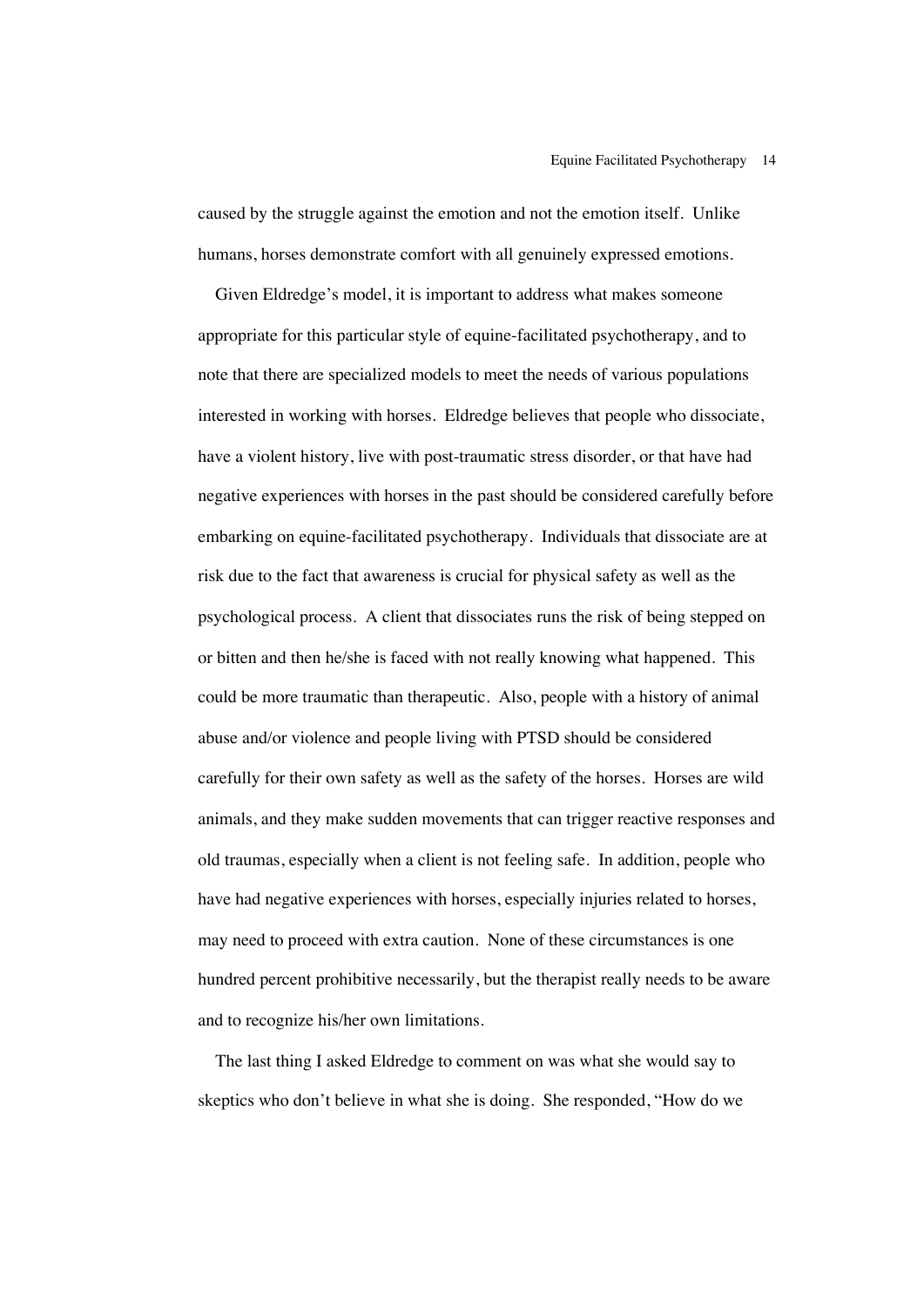know anything? By trusting our own experience, not just believing something because someone said it. I empower people to become their own authority. That's what changes lives" (personal communication Feb. 4, 2003). Joko Beck concurs, "Usually we're either an authority to others (telling them what to do) or we're seeking someone to be an authority for us (telling us what to do). And yet we would never be looking for an authority if we had any confidence in ourselves and our understanding… There is no authority outside of my experience" (1989, p. 15).

 Eldredge's model of equine-facilitated psychotherapy is best understood through a humanistic and transpersonal framework. It's humanistic in the sense that it is client-centered. The therapist is not trying to change the client, but rather is following the client and helping him/her observe him/herself. Instead of the therapist mirroring the client, the horse takes this powerful role, and instead of the client hearing him/herself reflected through the therapist, the client sees and experiences him/herself through the reactions of a thousand pound being. The size of this mirror makes it a powerful reflection. The therapist's role is to witness the interaction between the horse(s) and client, and to help the client illuminate the meaning of what transpires in a compassionate, accepting, and caring way. It can be scary for a client to have the parts of him/herself exposed that he/she has spent a lifetime covering up and defending against. The work needs to progress at the speed the client is comfortable with. Wiping out defenses that a person has spent a lifetime developing in a few sessions is sure to be counterproductive. It is the therapist's responsibility to support the client at his/her pace.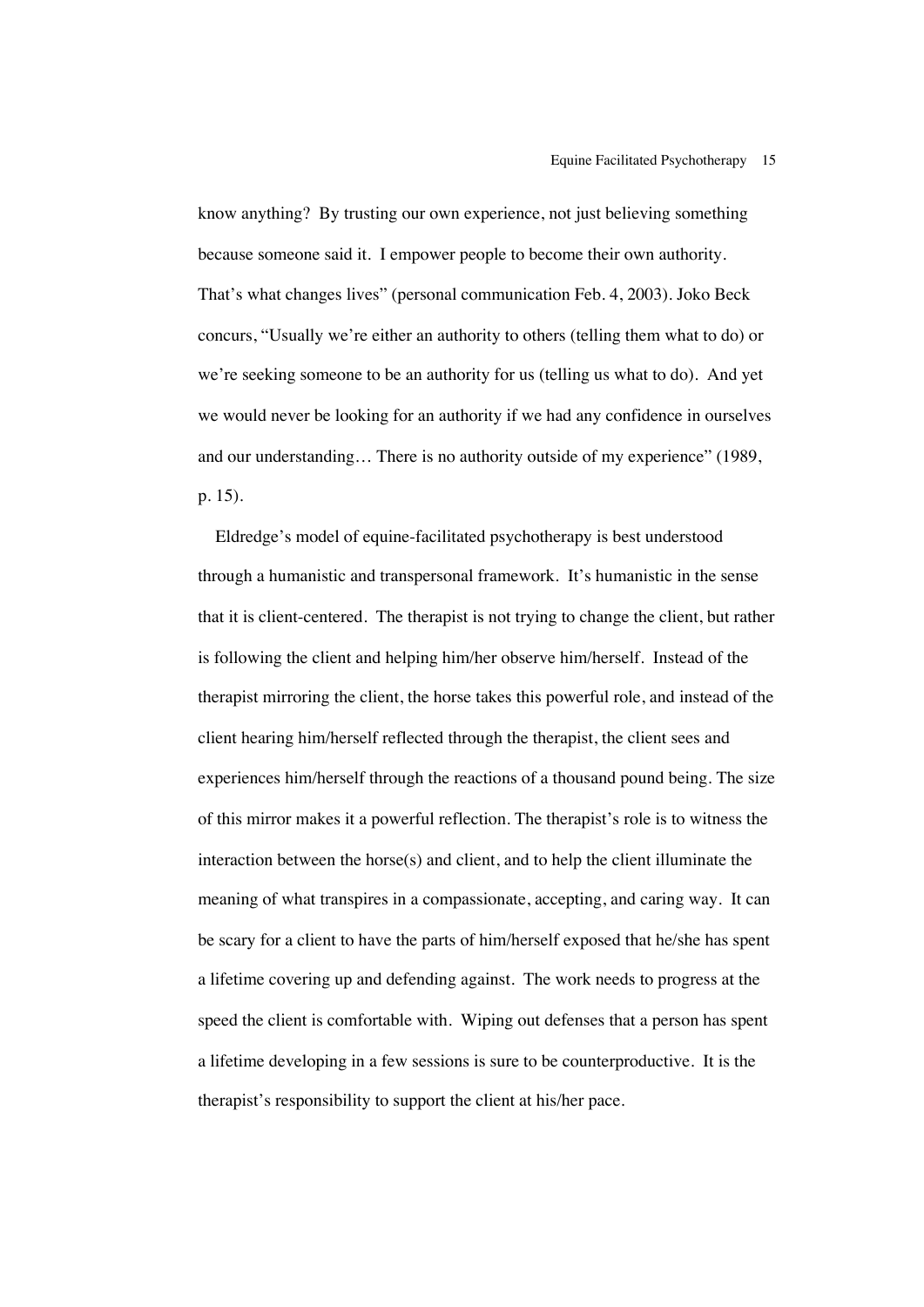Eldredge's work is transpersonal in that it encourages clients to expand their definition of self, or to transcend the ego, which impacts the client on a spiritual level. Transpersonal psychology can be understood as the marriage between the wisdom of the world's spiritual traditions and modern psychology. "It takes the age-old question of, "who am I?" and combines the answers of spiritual traditions: a spiritual being, a soul, with the answers of modern psychology: an ego, a self, a psychological existence" (Cortright, 1997, p.8 ). Transpersonal psychology is concerned with, "developing a self while also honoring the urge to go beyond the self" (Cortright, 1997, p. 9).

 Ego structure is how one defines his/her self, including what is embraced and what is denied. For example the ego's voice might say, "I am always a nice person. I never get angry." Ego structure provides a sense of safety, much like a surrounding wall. The same wall, however, also serves as a kind of prison, keeping one from exploring parts of the self that are beyond the ego's limited definition. Furthermore, the ego does not have a tangible existence; it will not show up on an X-ray or EEG. Ego structure is a function of the mind; a set of limitations imposed by one's self, one's upbringing, society, culture, religion, or experience. However, in any given moment, the possibility exists to step outside of the ego's walls, letting go of the defined self. For this to happen, a present state of mind is necessary, or an awareness of self and one's surroundings. When an individual is aware of him/herself but not attached to maintaining self, one has access to a limitless number of actions, feelings, and thoughts. It's as if for a moment, the ego walls become transparent.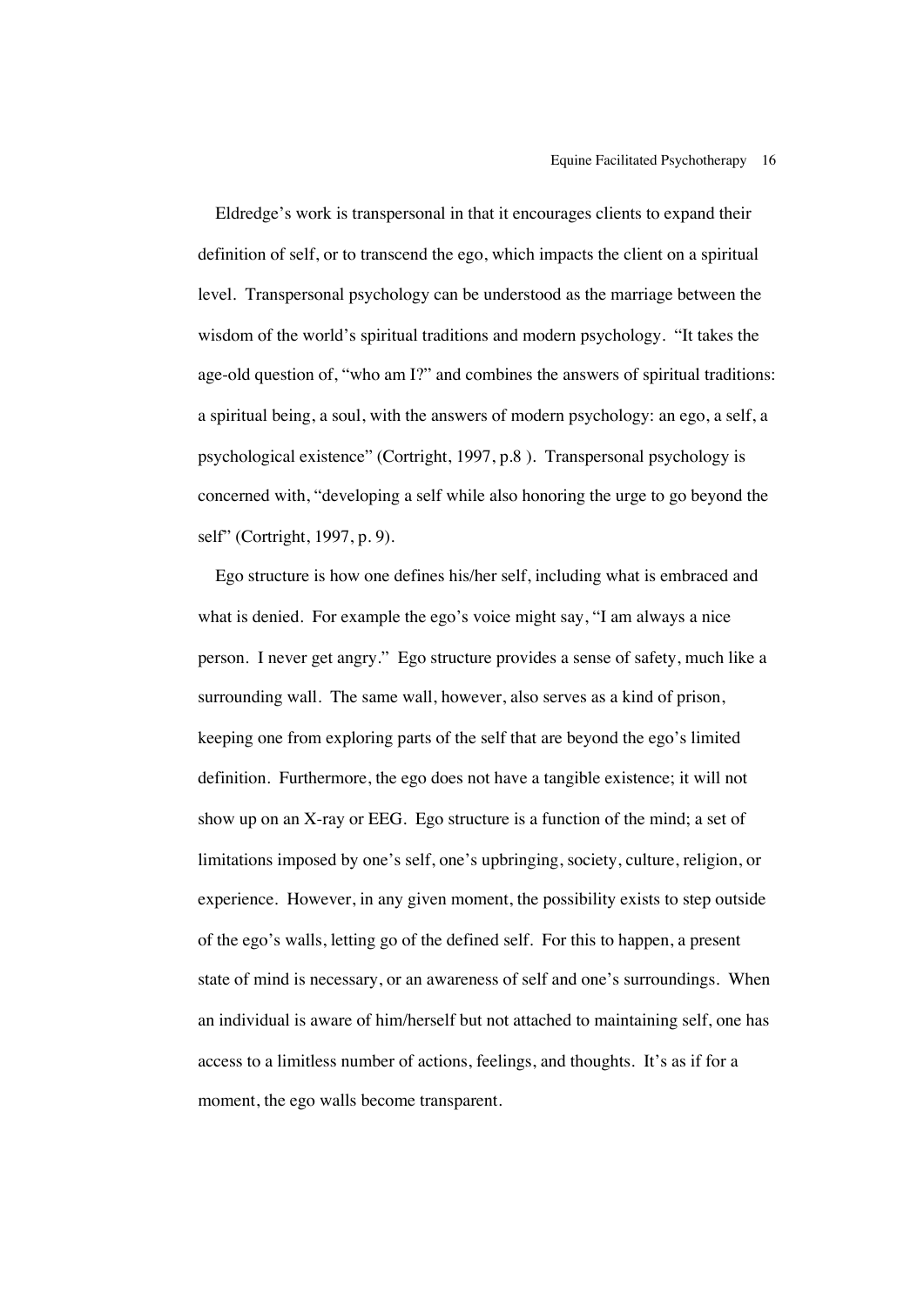This is therapeutic as the struggle against who one is ceases, and the realm of choice opens up (personal communication, Eldredge, Feb. 4, 2003). From the stand point of believing that one "should" be a certain way, there are no options. "I should be nice so I will," eliminates all other possibilities outside of being nice. However, when one is able to recognize the thought, "I should be nice," and weigh it with other information, "I am aware that I actually don't feel like being nice. My breath is shallow, my chest tight, and I feel like crying," the ability to access the right action in the moment becomes available for that individual. Perhaps the individual doesn't feel safe crying, perhaps he/she does, maybe the person needs to leave the situation, or perhaps the decision to be nice is the best choice for who that person is in the moment. Regardless, having choices outside the realm of the ego supports self-acceptance and facilitates change, as the opportunity exists to try new ways of being. According to Cortright,

"...consciousness = growth = freedom = movement = health," (1997, p. 56).

 While self-awareness and acceptance may sound simple, awareness without "shoulds" is actually an acquired skill that needs to be practiced. Thich Nhat Hanh, a world-renowned Zen master, says in his book, Peace is every Step: We are very good at preparing to live, but not very good at living. We know how to sacrifice ten years for a diploma, and we are willing to work very hard to get a job, car, a house, and so on. But we have difficulty remembering that we are alive in the present moment, the only moment there is for us to be alive (1991 p.5).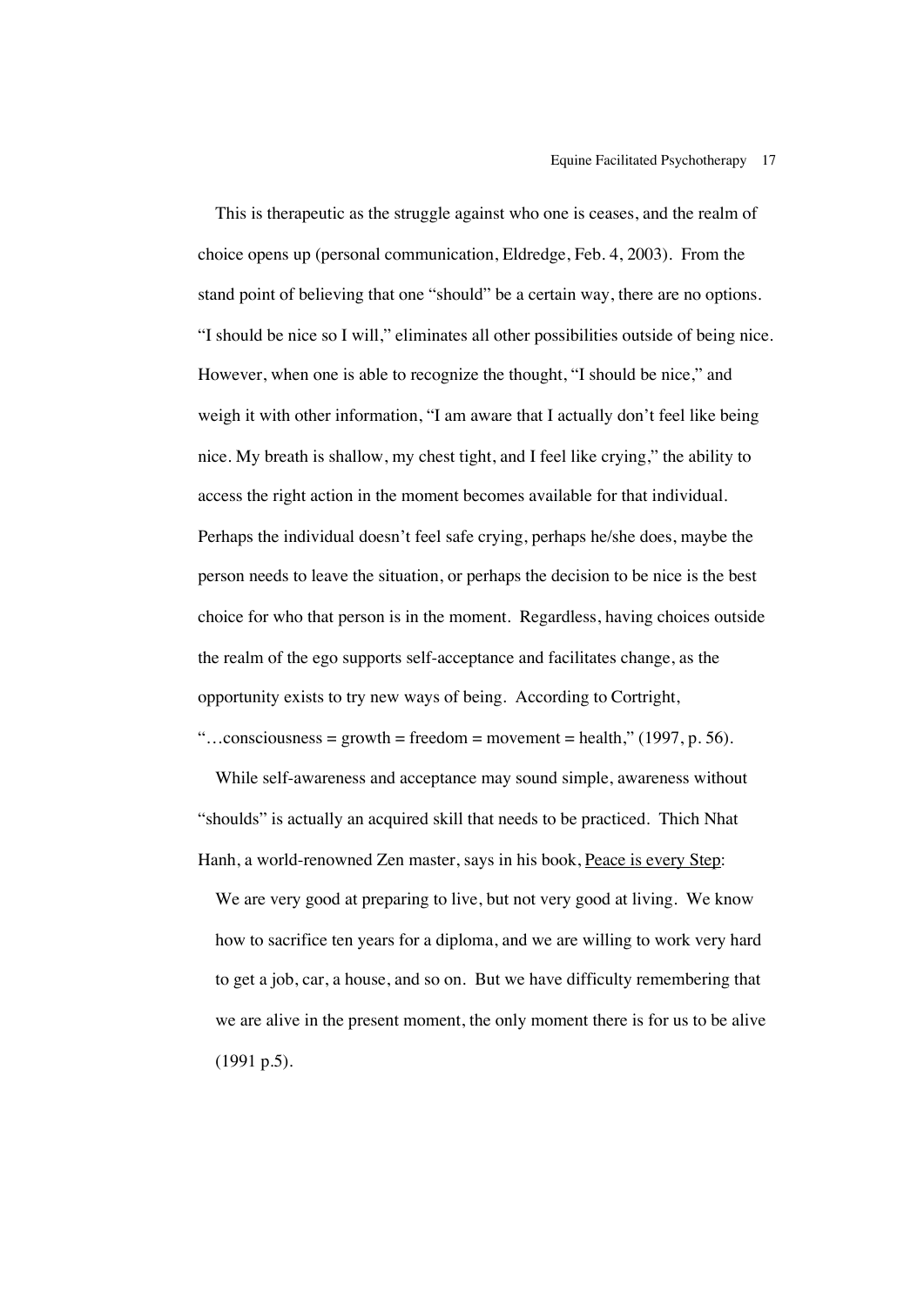The state of mind necessary for connecting with a horse is similar to that of a meditative state. It requires taking meditation instruction from the cushion out into the active world, and then takes it one step further. Rather than just being aware of what one thinks and feels, the next step is having choices about what one can do (personal communication, Eldredge, Feb. 4, 2003).

 Meditation is about a shift in focus from the external to the internal. Instead of focusing one's attention outward (the phone, the TV, the pile of dishes in the sink), one focuses his/her attention on him/herself. Joko Beck, a Zen meditation instructor and author of Everyday Zen, writes:

Our interest in just being with reality is extremely low. No, we want to think…When we're lost in thought, when we're dreaming, what have we lost? We've lost reality. Our lives have escaped us (1989, p.26).

The client works with the horses to come back to the present moment of his/her life over and over again. Doing this gives clients information about themselves that they can use to enrich their lives as well as simply live. Working with horses helps to cultivate and fine-tune one's ability to be present and self-aware.

In addition, equine-facilitated psychotherapy provides the opportunity for what Alexander (1946) and later Yalom (1995) referred to as a "corrective emotional experience." Alexander, quoted in Yalom explained the corrective emotional experience in this way, "the patient, under more favorable circumstances is exposed to emotional situations that he [or she] could not handle in the past. The patient, in order to be helped, must undergo a corrective emotional experience suitable to repair the traumatic influence of previous experience" (1995, p. 24).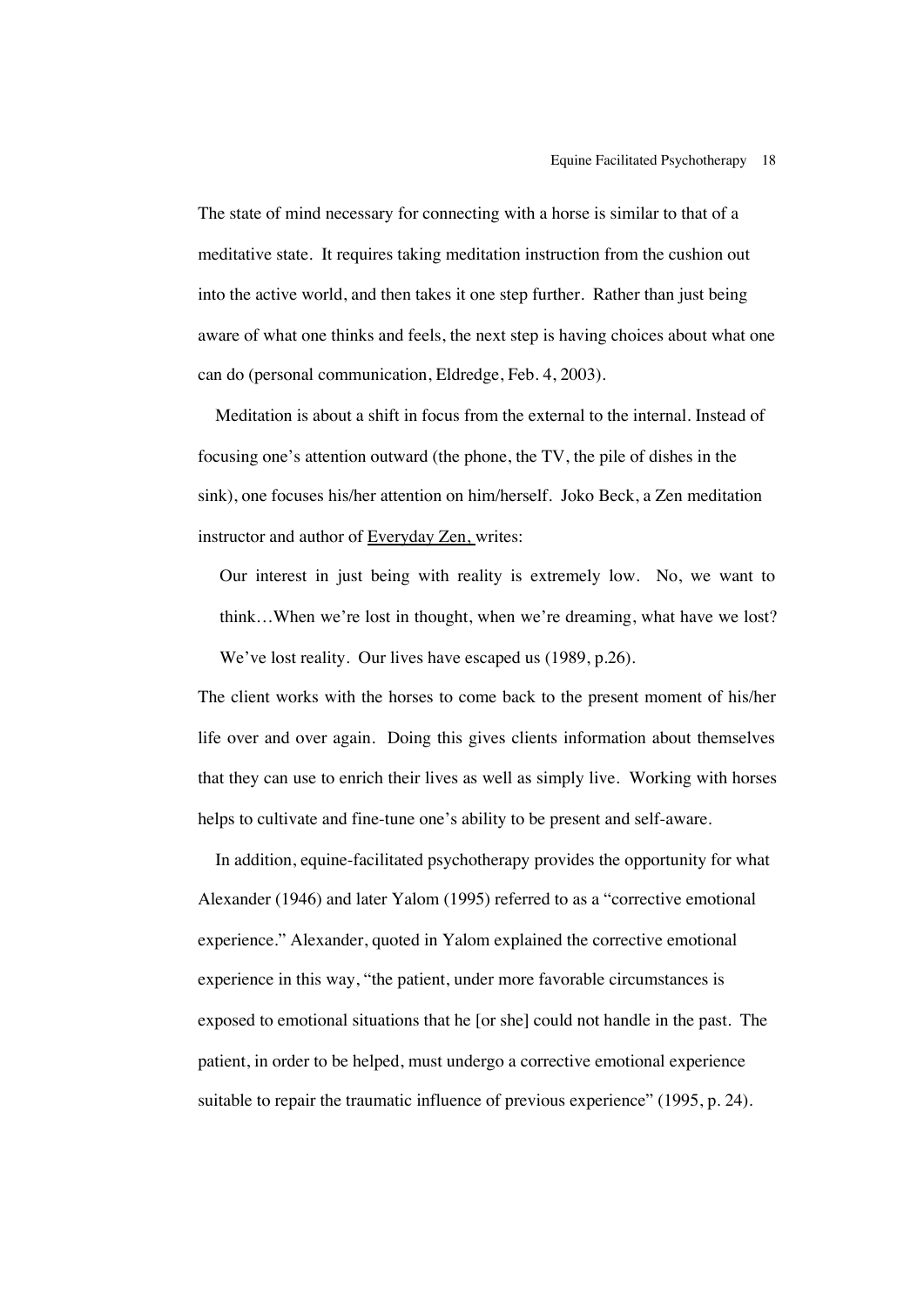Alexander went on to add that intellectual insight is not enough. There must be an emotional component as well as a way for the client to "test" his/her newfound intellectual and emotional insight. To further illustrate how corrective emotional experiences are created and what an actual session might look like during equinefacilitated psychotherapy it is helpful to look at the experience of one of my clients, whom I'll call "Jan."

 Jan, age 45, came into the Counseling Center, where I did my internship, after the breakup of a 7-year relationship with her partner, "Sandra." Sandra had unexpectedly asked Jan to move out of the house they had shared, and almost immediately started a new relationship. Jan felt devastated at her loss, and replaced. She also reported feeling like she had when at ten years old her dad had abandoned her and her mother and sister. Sandra leaving her had triggered the painful emotions and view of the world that she had experienced as a child, leaving her feeling unworthy of relationship, and depressed.

 I was impressed by Jan's level of self-awareness, and how she had been able to connect her current feelings of abandonment to her childhood experience of losing her father. Her awareness, although insightful, didn't seem to be easing the pain she was feeling. I wanted to help her know that she was desirable and worthy of relationship, and no amount of telling her so would convince her of this; she needed to experience it. I immediately thought of the horses. They could help provide this kind of experience.

 I brought it up at the end of our sixth session. "There's another type of therapy I'd like to make available to you if you're interested," I started. "It involves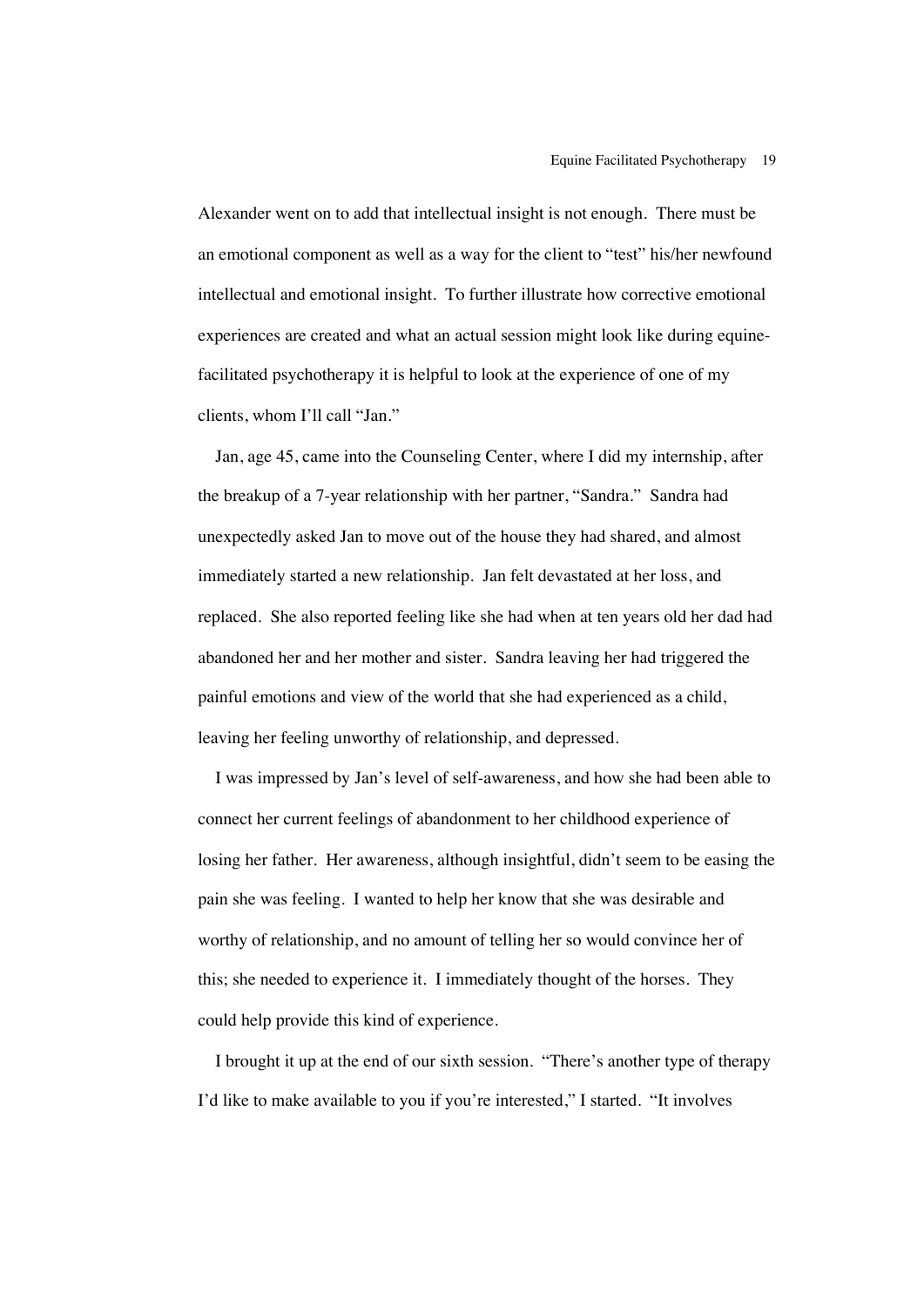horses." I could tell immediately that Jan was interested. She leaned forward in her chair and inquired, "Horses?" "Yes," I continued, "Horses. It's called equine-facilitated psychotherapy, and in a nut-shell, it takes what we've been talking about here and provides an opportunity for you to see it, in action. What I mean is instead of talking about your relationships and how they've effected you, you get to experience yourself in relationship and see the results." "I'd like to try it," Jan replied, "I like horses. And besides, right now I feel like I could talk about this forever and never feel any better." I gave her directions to the ranch, and we picked a time to meet the following week.

 I watched Jan drive up the dirt road and get out of her car to open the gate, as I had done only 10 minutes earlier. Opening and closing the gate had become a ritual for me: a symbol that I was leaving behind my hurried world and narrow view of self and entering the world of the horse, an open, sacred place where I could simply be me. I greeted her as she parked and stepped out of the car. "It's beautiful out here." Jan said. "I saw a bald eagle when I was driving in." I smiled, enjoying the change of pace from sitting in a small room on somewhat uncomfortable chairs to being outside with a full view of the Rocky Mountains. "Come on," I said, "I'll introduce you to the horses. Keep in mind that they are very aware of us, even from this distance. Their survival in the wild depends on their ability to sense predators from afar. As we approach them, focus your attention on your body, and just notice what you feel, without trying to change anything." Jan nodded. The session had begun.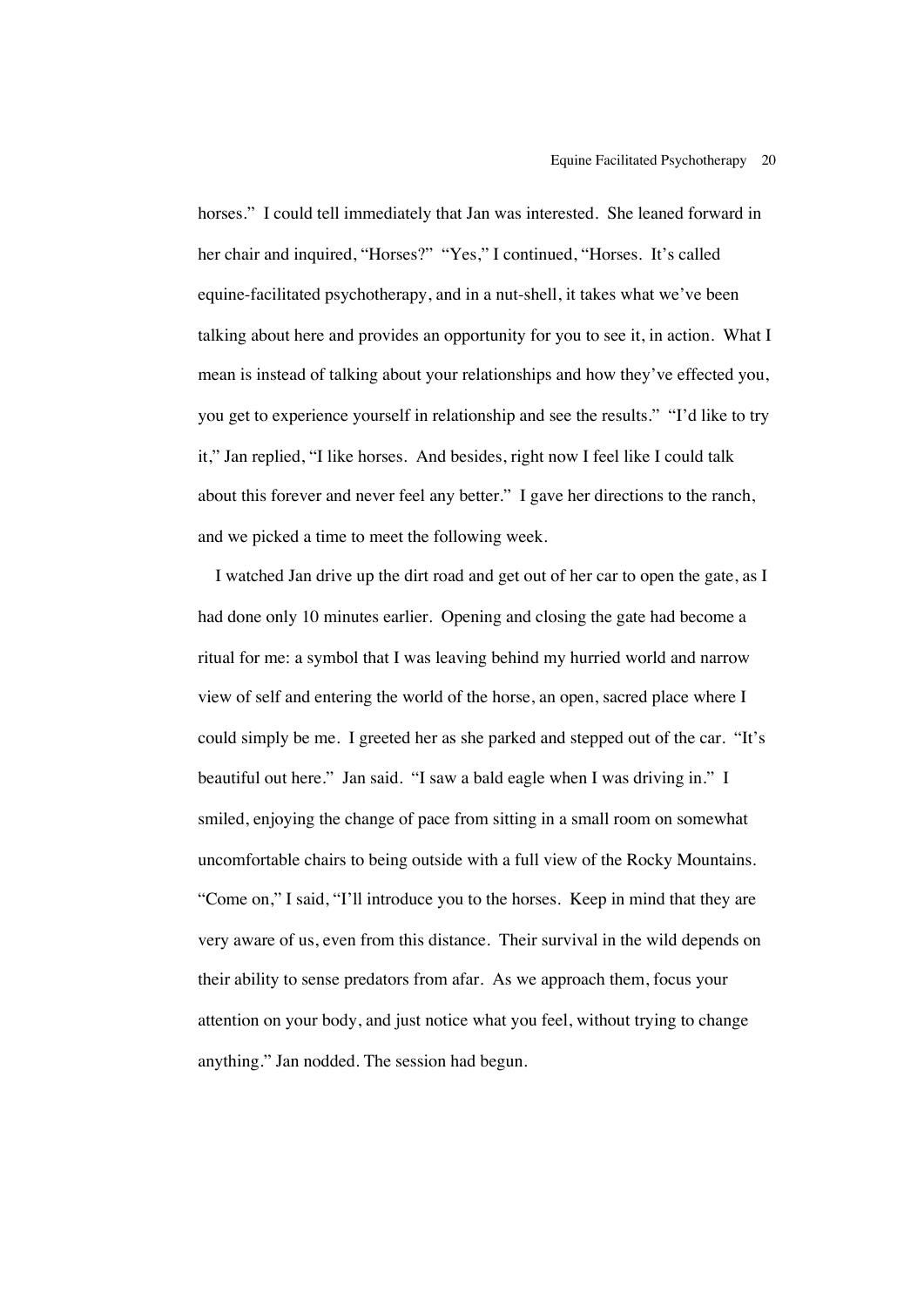All 6 horses were inside the corral. As we approached the fence, Bacardi, the lead gelding of the herd, came over to greet us. He immediately put his face up to hers, rubbing up against her and dominating her field of vision. "Pay attention to me," Jan said, revealing what she thought Bacardi was communicating. "You're special" she told him. I made a mental note of this, wondering if Jan was projecting her desire to feel special on Bacardi. "This is Bacardi," I said. "That's Hope, Arwin, Wolf, Zoey, and Roxanne." I pointed to each as I said their names. We took a minute to simply observe them. "How are you feeling?" I asked. "Happy to be here," Jan replied. "What's your comfort level around horses?" I inquired next; knowing her answer would set the tone for what we decided to do next. "I feel comfortable around them," Jan said easily. "Sandra had a horse." "Would you like to enter the corral?" I proposed. "Oh yes," Jan said agreeably, and started to climb through the wire fence. I followed her.

 "Just stay present. Notice what's going on around you and notice your body. If you ever feel unsafe, let me know immediately," were the only instructions I gave, "and we'll just see what happens." Bacardi continued to focus on Jan, his face right next to hers. "Notice how it feels to have him there." I said. She responded that she felt he was too close. "Notice how that feels in your body." I said. "It feels uncomfortable." Jan retorted. "Where?" I asked. "In my chest and in my face," she responded. "Would you like him to move?" I asked, and Jan nodded yes. "Experiment with asking him to move back." I said, purposefully not giving any suggestions how to do this. Jan put her hand up and gently pushed Bacardi's neck. He walked away.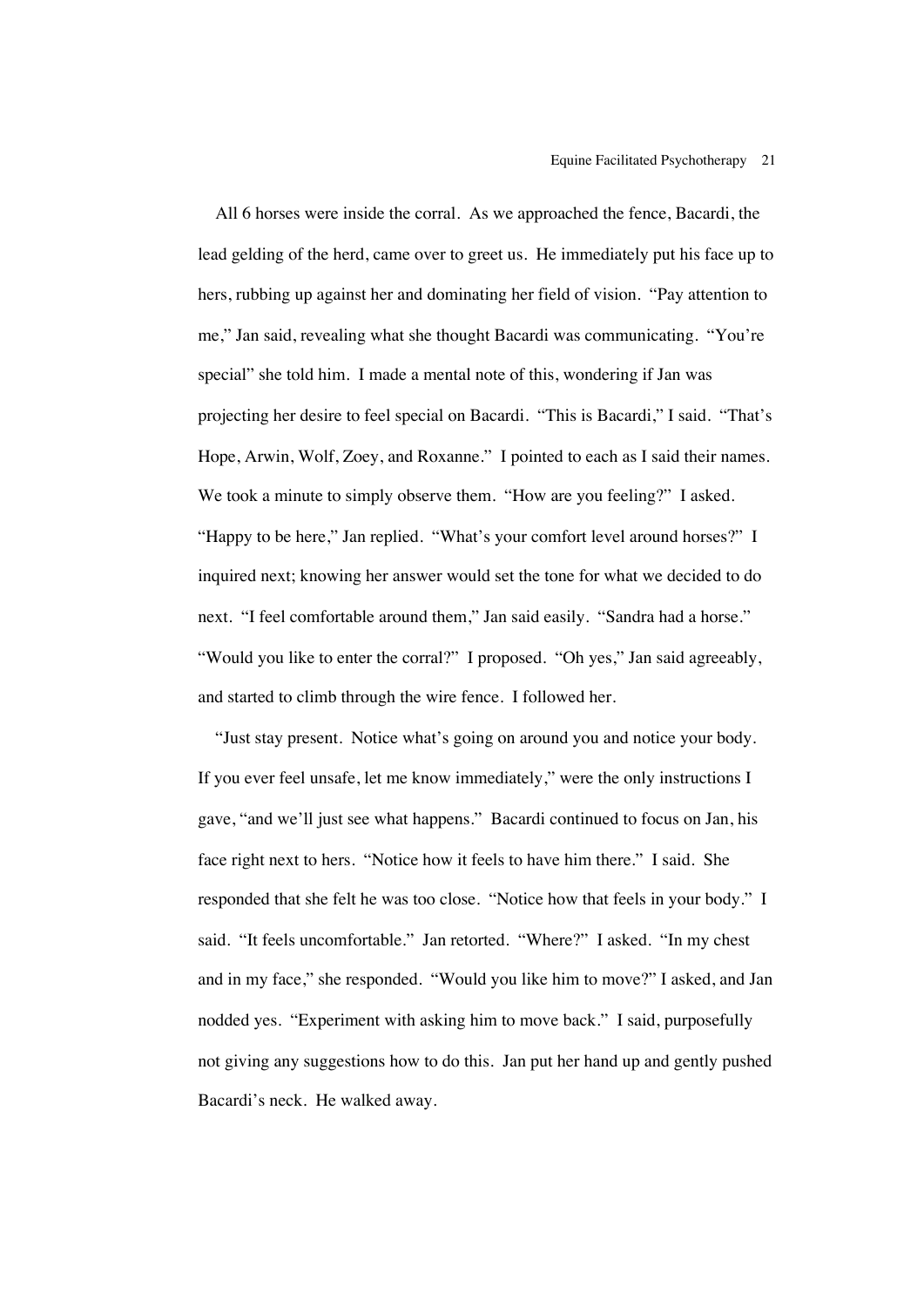At that point a shift happened in the herd, and they all started walking towards the open gate to the pasture. We watched them walk off. After a few moments I looked at Jan, and saw tears in her eyes. "They all left. I wanted them to stay close." She squatted down close to the ground, hunched over and crying.

 As I noticed how upset Jan was, I felt amazed at the impact of this work. It had been less than 5 minutes into it and here was one of Jan's core issues, abandonment, being played out right before my eyes. For a moment I thought that maybe I "should" have closed the gate to contain the horses so Jan wouldn't be so upset, but quickly realized that this was just what needed to happen.

 "Notice your body," I said, squatting down beside her to mirror her posture. "I just want to sit down in the dirt and draw," Jan replied, very child-like. "Then do that." I said. She picked up a stick and began to draw a design in the earth. "Everybody left," she said again. We talked for a few moments. She reported feeling the pain of her dad and Sandra leaving all over again. When she had stopped crying, I asked her what she would like to do. "What do you mean?" She responded, puzzled. "Well, we can continue to sit here, or we could approach the horses." I suggested gently. "I'd just be afraid they'd walk away again," Jan replied sadly. Then she had a moment of insight. "I always wait for relationships to come to me. That's how it was with Sandra. She was really interested in me, so I thought, why not? I never pick out someone I'm interested in and approach them." Here it was, the opportunity for a corrective emotional experience handed to me on a golden platter. "Would you like to try something different?" I asked.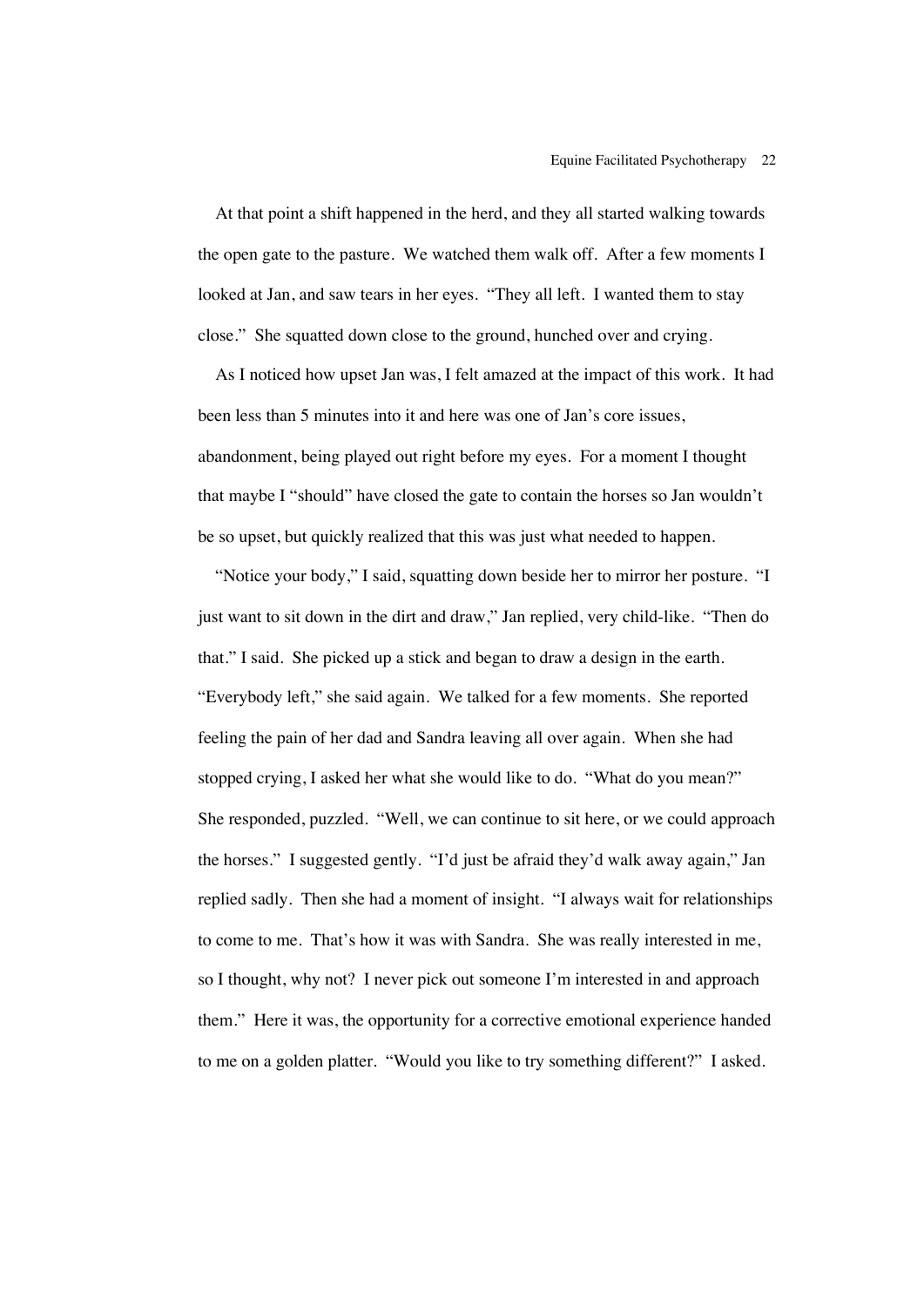Jan thought about it for a moment, and said, "I feel afraid." "That's ok," I encouraged, "Stay with your feelings. You don't need to do anything about them, just feel them. We can go very slowly, at whatever pace you feel is right. When you want to stop, stop. When you want to walk, walk. We could even just walk as far as the gate." I pointed to the gate about 10 feet away that led out into the pasture. Most of the horses were at least 100 feet from us by now, some even farther. "Ok," Jan said, dusting herself off as she stood up. "I'll try it."

 We walked together through the gate that separated the corral from the pasture, and I couldn't help but think that we were, once again, leaving something behind. In Jan's case, the small, wounded girl who was powerless to do anything about her dad's disappearance. As for myself, I was leaving behind the therapist that doubted that what needed to happen would spontaneously arise in the present moment. We walked side by side out into the pasture, and then Jan stopped. "I feel better over here," she said taking a deep breath, "because now I can at least see the horses." "Good," I replied, again impressed by her ability to notice emotional shifts within herself. "Let's just hang out here for a minute and see how it is." We stood there, watching the horses graze. "What are you aware of?" I asked. "I'm aware of the sun on my face, and the breeze, and the horses," she said, "and of feeling calmer." I noted how her awareness had moved beyond herself and the horses to include the sun and wind. In that moment, she had broadened her perception of the world, an often difficult task when involved in relationship struggles that tend to operate from a very narrow, self-centered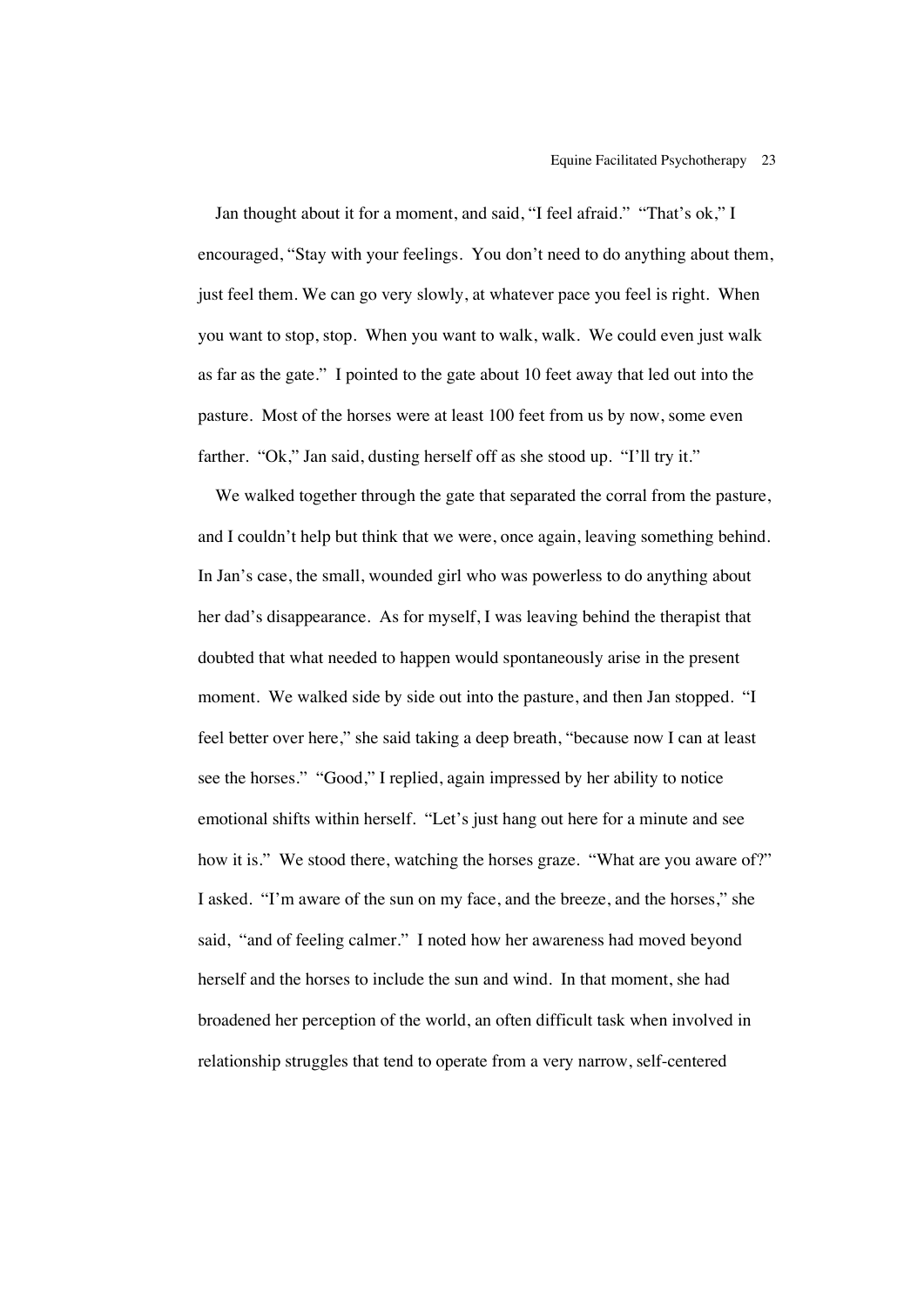perspective. "I feel ready to move closer," she said, taking a step forward. I followed.

 We continued to walk until again Jan stopped. Hope and Wolf were only about 25 feet away, munching lazily on the prairie grass. "I'm feeling afraid again," Jan said. "Stay with your fear," I instructed. "Take a deep breath and notice where you feel it in your body." Jan took a deep breath. "Look," I said, "here comes Hope." Jan smiled at the obvious play on words as Hope approached us. "Here comes Hope!" She repeated happily. Hope stopped about 5 feet from us to munch on some grass. "She's beautiful," Jan said. I agreed with her, admiring Hope's soft black coat and gentle manner. "Everything these animals do is communication," I said. She wouldn't have come over here if she didn't want to be close to you. She responded to you being able to be with your fear." Jan smiled again, taking that in. Hope continued to graze, and then walked off back toward Wolf. She laid down to roll in the dirt and scratch her back. I looked at Jan. "How are you feeling?" I inquired. "Ok," she said. "I didn't feel bad when she walked off. I didn't take it personally." We stood there a few minutes more in silence, watching the rest of the herd graze a few hundred feet away from us.

 At some point I noticed a shift, a subtle difference in the look on Jan's face and the way I was feeling. Later I would discover from Jan that she had started to dissociate at that time. Perhaps the interaction with Hope had satisfied her, and she had felt relaxed enough to drift off. Or perhaps the thought of continuing to seek out relationship had been on some level overwhelming, and she had chosen to "check out." Whatever had happened, I felt the urge to keep Jan moving, rather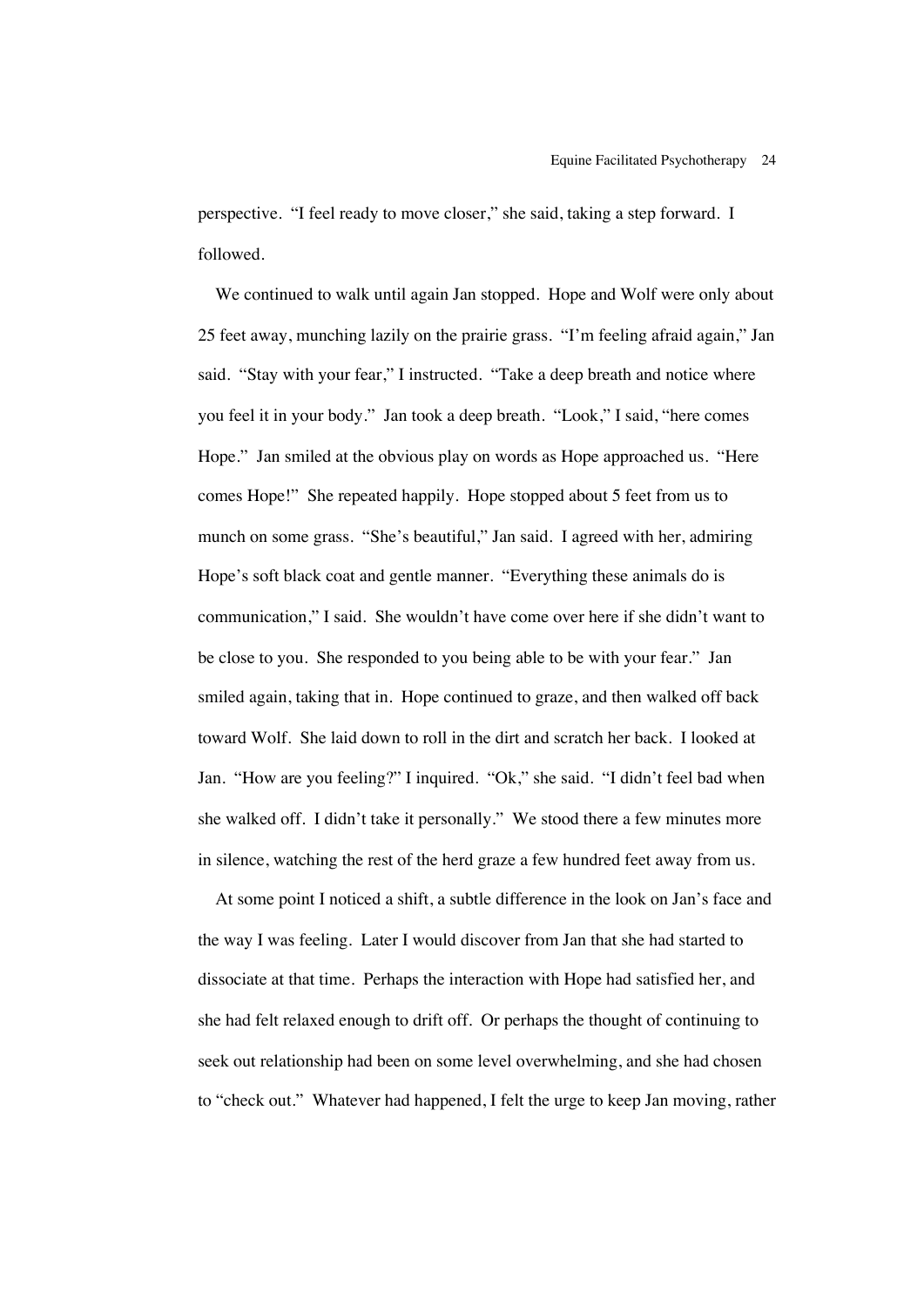than to let her stand idle hundreds of feet away from the rest of the herd. "How would you feel about choosing a horse to approach?" I asked. "Is there a certain horse you feel more compelled to interact with?" "Yes," she said. "Roxanne. But I still feel afraid that she'll walk away." "How about if we just move closer to her?" I suggested, trying to minimize the gap between the horses and us. "Ok," Jan agreed, and we started walking towards the herd.

 After walking about 100 feet closer to the horses, Jan stopped. I was about to say something, when Wolf stepped in as therapist. He walked up to us and literally nudged Jan in the back, very gently. "What did you experience from him?" I asked. "Friendliness," Jan replied. "Like he was telling me it was ok." I nodded in agreement. "He nudged you." I said. "I think he was encouraging you." Jan smiled and started walking again, and this time she didn't stop until we were within 20 feet from the horses.

 "How are you feeling?" I asked her again. "Good," she said. "It feels good to be close to them." "Just experience that for a moment," I said, and we stood together watching the horses graze and interact with each other. "They are all very aware that we're here," I said, pointing out Zoey's fixed lowered gaze upon us and Roxanne's pinned ears in our direction. "They feel safe with me here," Jan said. "They aren't running away." "How does that feel?" I asked. "Wonderful," Jan said, and I noticed tears in her eyes. "Sandra always told me she didn't feel safe around me." "Take a deep breath," I said, "and notice your body. Notice how it feels to know you're experienced as safe in relationship." Jan cried some joyful tears.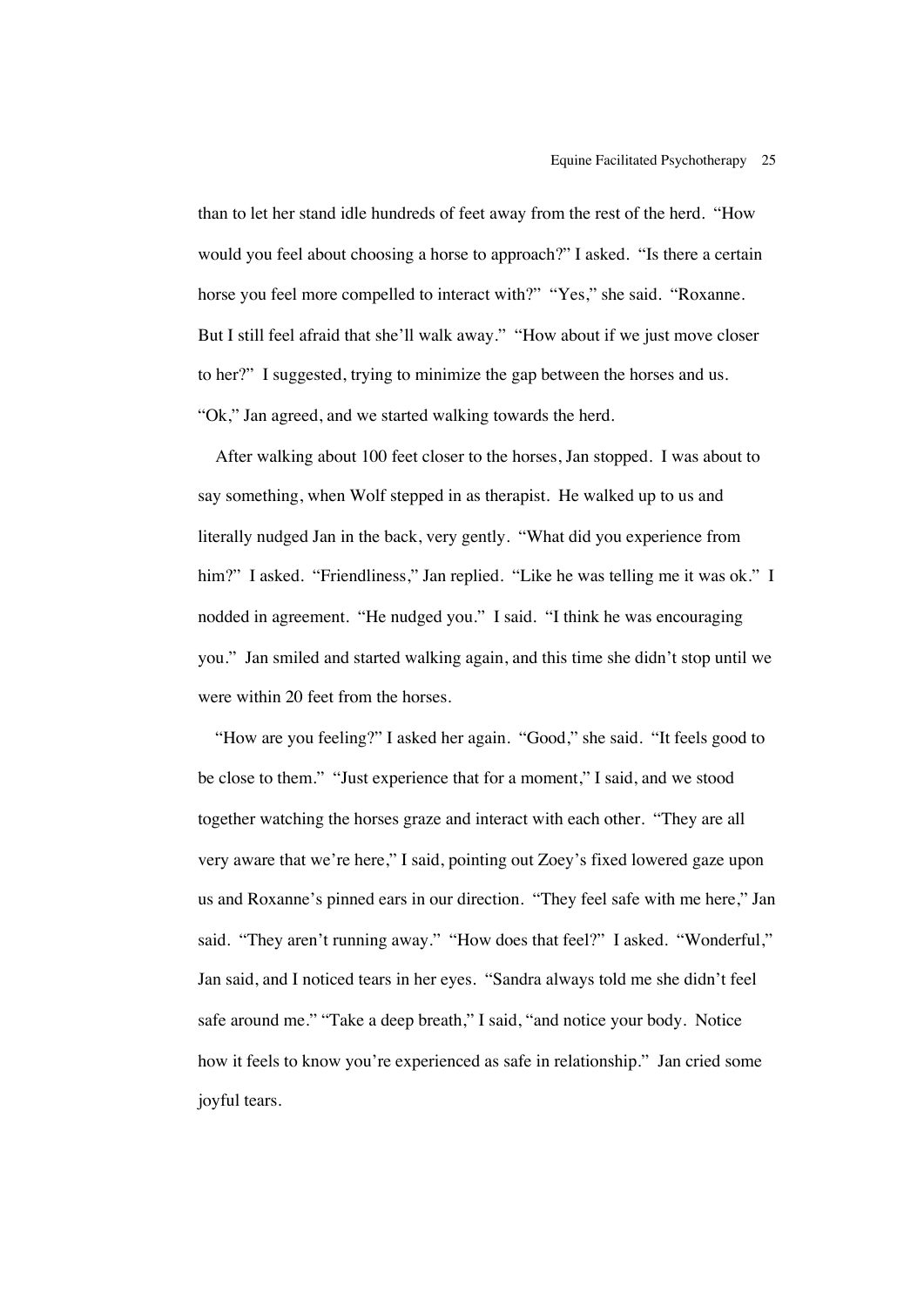The horses were all very relaxed, most standing in resting posture with their weight on three legs. They were comfortable with Jan's openness, her ability to be with her feelings rather than suppress them. She wasn't trying to pretend she felt differently than she did: she was emotionally congruent and the horses were responding to that. "One last thing I'd invite you to do," I said. "I'm going to stay here, and if you'd like, you could move in a few steps more, on your own. Trust your instincts, and stop when you want to stop, just like you've been doing today." Jan took about eight steps forward. The horses didn't even flinch. I let her stand there, on her own, to take in what she had accomplished. The same woman who had sat drawing in the dirt only an hour earlier was now standing proudly with a smile on her face. I walked up next to her. "Great job," I said. "You showed a lot of courage today." She looked over at me. "I feel complete." "If you like you can thank them, and say goodbye," I said. She closed her eyes for a moment. When she opened them she said, "I'm ready to go."

 Jan demonstrated beautifully how this work progresses throughout a session. Initially, Jan fell into old behavior patterns (Eldredge's first stage, meeting one's self) that were no longer serving her as an adult. When the horses left, Jan felt like a child, and felt fearful of going towards them. She reported that this was how she felt in life, and that she usually let the other person in the relationship choose her. During our session, Jan got the opportunity to honor how she was feeling *and* to do something different, (stages two and three) which eventually led to a corrective emotional experience, as Jan experienced herself in relationship with the horses. Even though she never directly approached Roxanne, (this might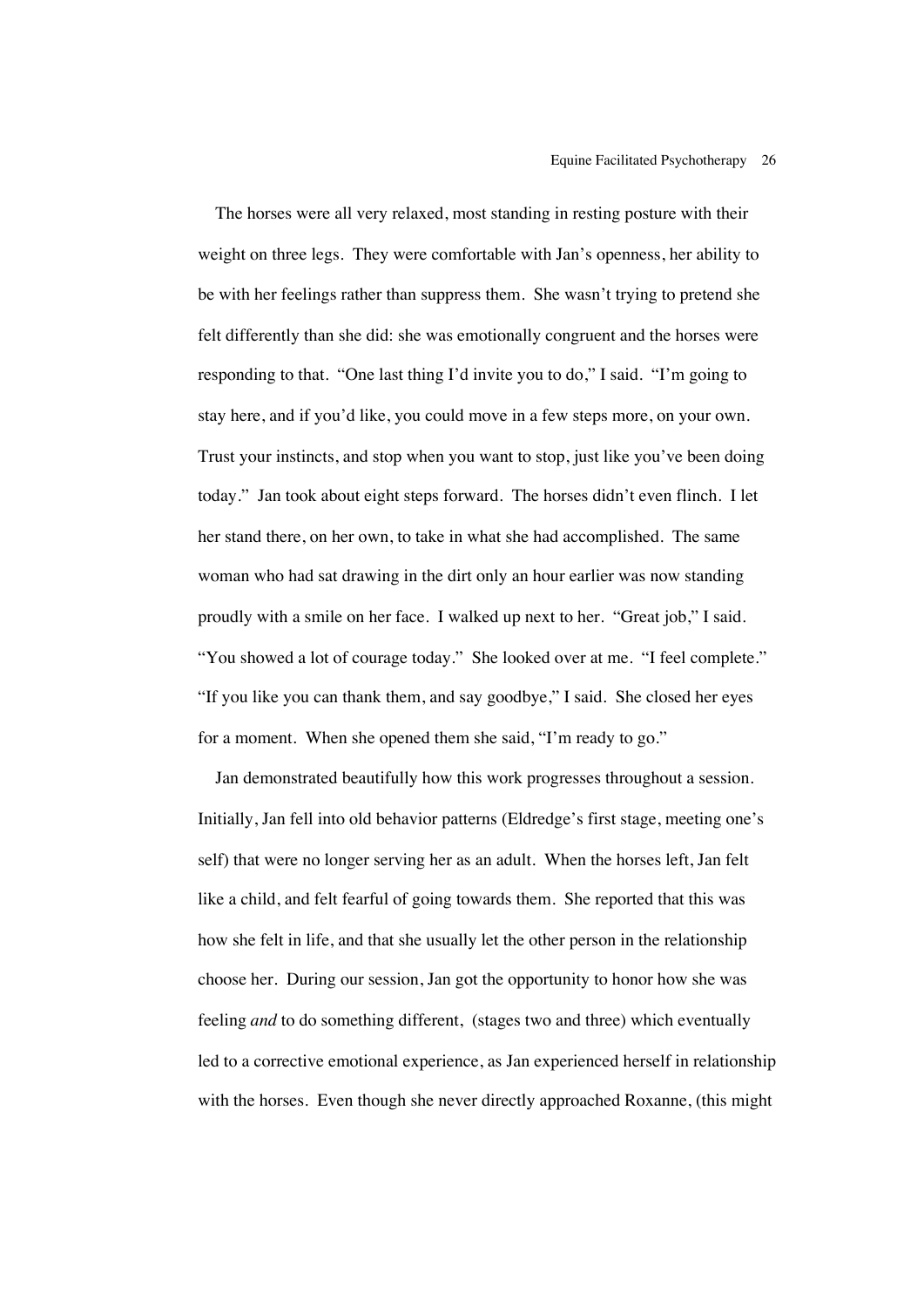be follow up for a future session) by the end of the session she was standing about 10 feet from her. For a horse, this is close proximity. Furthermore, she felt safe and more importantly for Jan, the horses felt safe. Because of what Sandra had said to her about not feeling safe with her, Jan had doubted whether or not she was deserving of relationship. Horses don't hang around to be "nice" or to make someone feel better. They simply feel what they feel and react to it, without judging it or overanalyzing it (Kohanov, 2001). This realness and presence is felt and accepted. Jan was moved to tears by it.

 Was this one experience enough to help Jan overcome her fear of people leaving her in relationship, or to erase her doubts that she is, indeed, safe for someone to love? Of course not, but it's a strong beginning. With more equinefacilitated psychotherapy, this corrective emotional experience can be built on over and over again.

 Regardless of what issues the client brings, the work is the same: cultivating authenticity in a supportive environment. I have noticed as I work with clients doing equine-facilitated psychotherapy that I have applied the same principles to working with clients I see in the office; I want to empower them to be authentic and discover their own authority. I try and focus the session on the present, encourage clients to be aware of their bodies and to feel their feelings without needing to judge them or do anything about them, and I try to help them cultivate a sense of self-acceptance for who they are. As our relationship strengthens and clients develop ego strength, I can help them look at options and choices they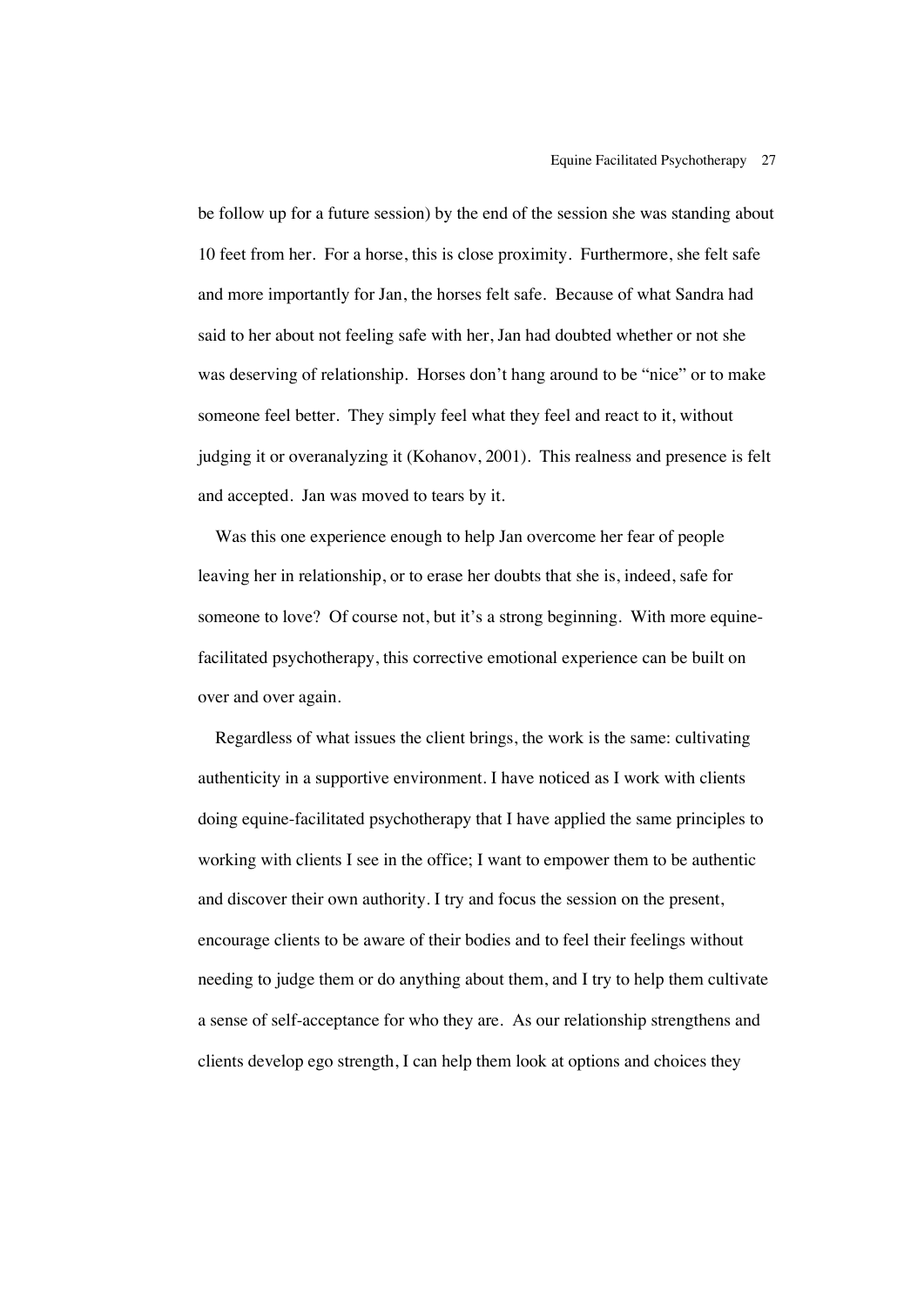have that they may not of been aware of before, and they can begin to trust and rest in who they are.

 In addition, working with clients with the horses has provided me with an opportunity to become clearer on the concepts of transference and countertransference as I have been able to clearly see them played out with the horses. For example, Jan's belief that the horses all wanted to leave because of her was her transference, and my initial thought that I "should have" closed the gate so that my client wouldn't have been so upset is an example of my own countertransference. Having concrete experiences like this one has helped me to recognize transference and counter-transference as they happen in the office as well. I've become well aware of my need at times to try and make things comfortable, when really I know that most of the therapeutic work gets done by exploring the uncomfortable.

 Carl Rogers once said, "The curious paradox is that when I accept myself just as I am, then I can change" (2001, p. 91). Equine-facilitated psychotherapy assists individuals in doing just that. Often people seek counseling to find an authority on themselves- someone to tell them how to feel less depressed or how to deal with a challenging relationship. In reality, a counselor can serve as a compassionate guide, but the ultimate authority is the client. Equine-facilitated psychotherapy helps cultivate the client's ability to be his/her own authority on him/herself. Working with the horses teaches clients how to trust their own experience and then to act congruently from that experience. When this happens, the client realizes that he/she has dropped the struggle against who he/she is, and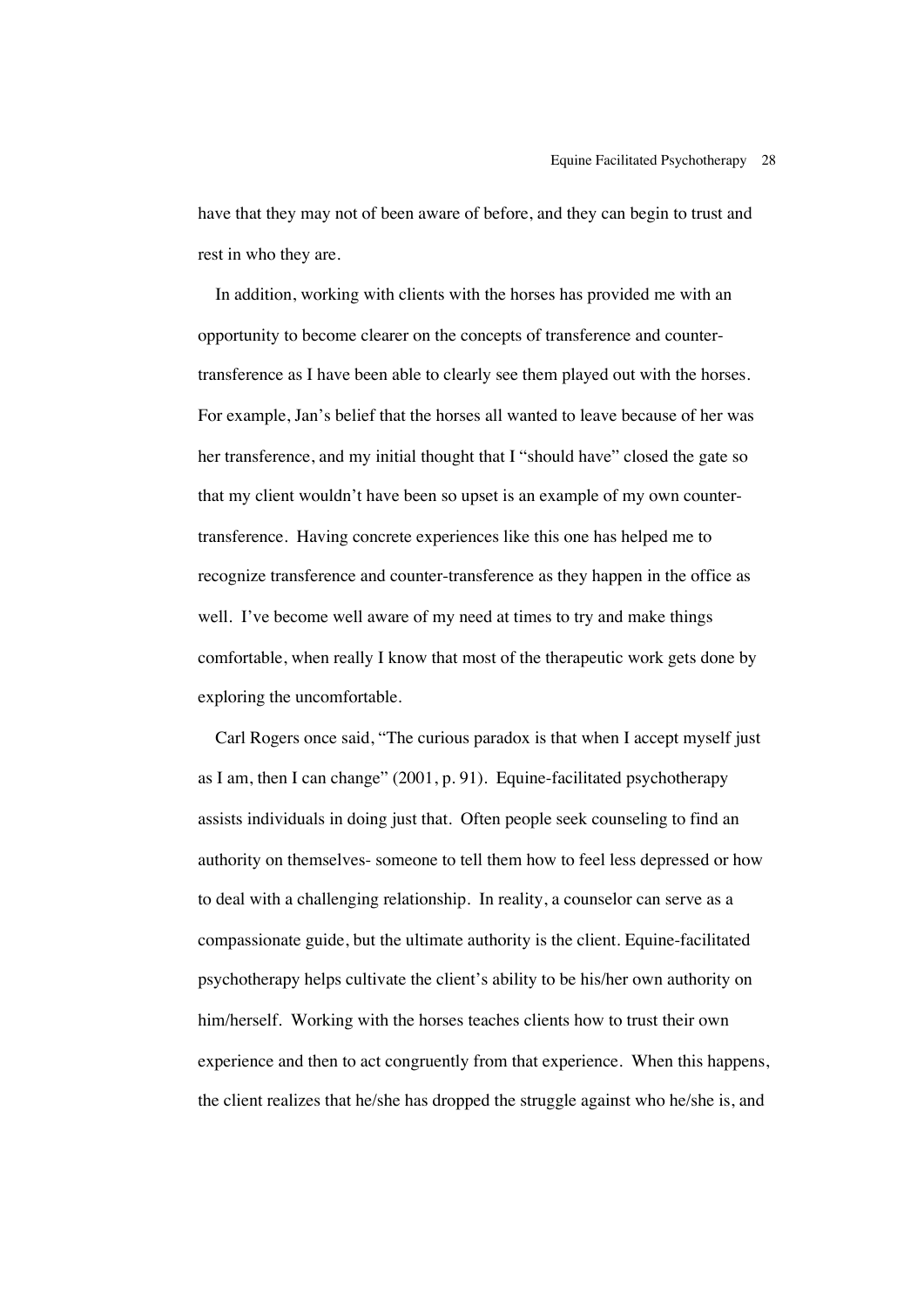the reward is the invitation for relationship with a beautiful, free, and wild being. This relationship is powerful because the horse is genuinely acting of his/her own free will, because he/she wants to. This is healing to many people who attach conditions to relationships, like, "My therapist only listens because I pay her," or "My spouse only stays because of the kids." Validation of the client's authentic self builds ego strength and genuineness, as well as skill around how to deal with challenging aspects of him/herself. The client's genuineness can then be validated through corrective emotional experiences. The abilities learned through relationship with the horse(s) can then be transferred to relationships with people, and intimacy becomes possible as we open the gate, or expand our definition of who we are.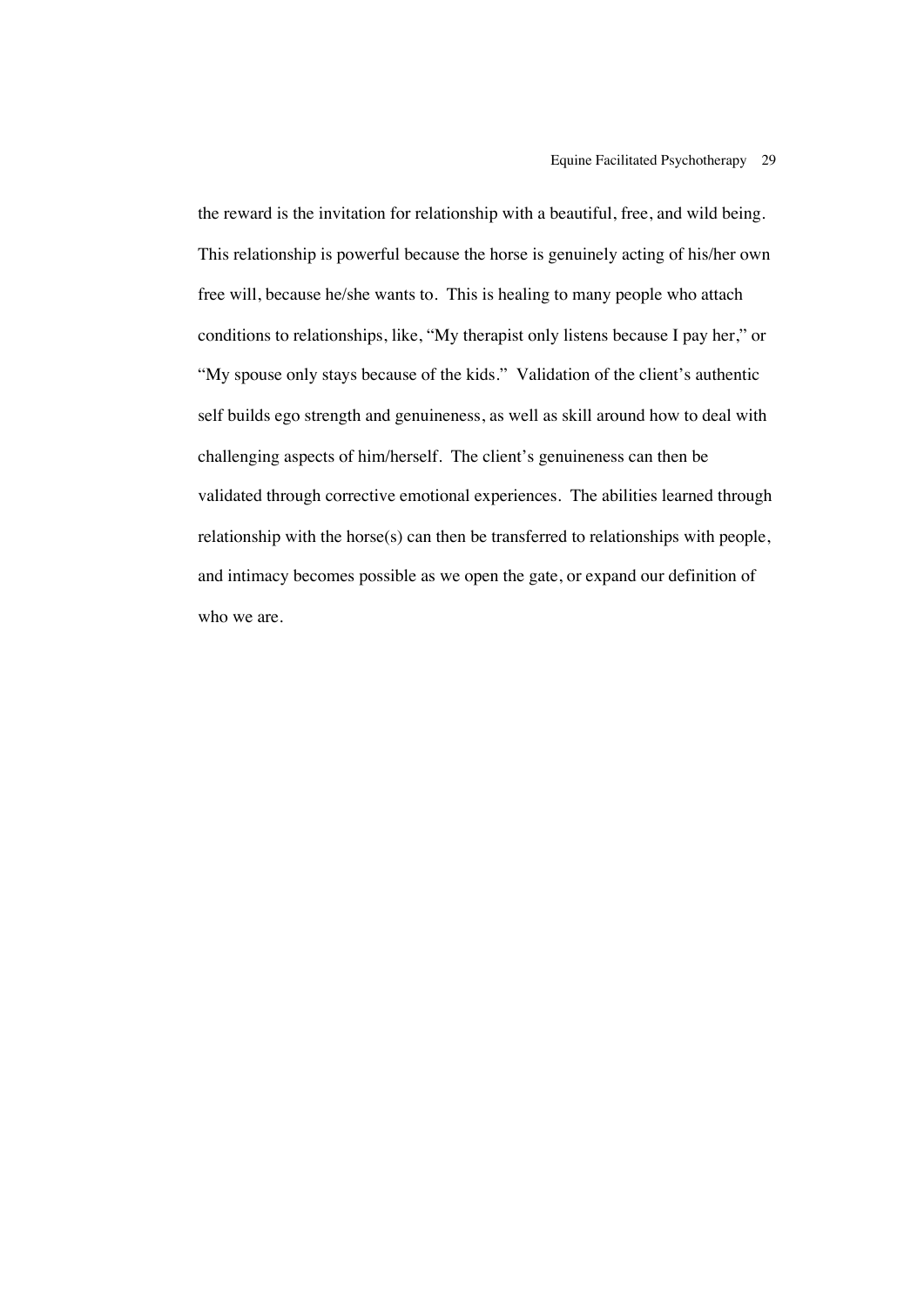### References

Alexander, F. cited in Yalom, I.D. (1995*). The theory and practice of group psychotherapy*. New York, New York: BasicBooks.

Anderson, W.P., Reid, C.M., & Jennings, G.L. (1992). Pet ownership and risk factors for cardiovascular disease. *Medical Journal of Australia, 157*, 298-301.

- Bertoti, D.B. (1988). Effects of therapeutic horseback riding on posture in children with cerebral palsy. *Physical Therapy, 68*, 1505-1512.
- Bossard, J.H.S. (1944). The mental hygiene of owning a dog. *Mental Hygiene, 28*, 408-413.
- Cortright, B. (1997). *Psychotherapy and spirit: Theory and practice in transpersonal psychotherapy*. Albany, New York: **State University of NewYork Press.**
- Equine Assisted Growth and Learning Association. Retrieved Feb. 12, 2003 from http://www.eagala.org.
- The Equine Facilitated Mental Health Association. Retrieved Feb. 11, 2003 from http://narha.org/sec\_efmha/factsheet.asp.
- Fine, A. (2000). *Handbook on animal-assisted therapy*. San Diego, CA: Academic Press.
- The Four Harmony Foundation. Retrieved Feb. 11, 2003 from http://www.4harmonyfoundation.com/TherapueticRiding.htm.
- Hanh, T.N. (1991). *Peace is every step*. New York, New York: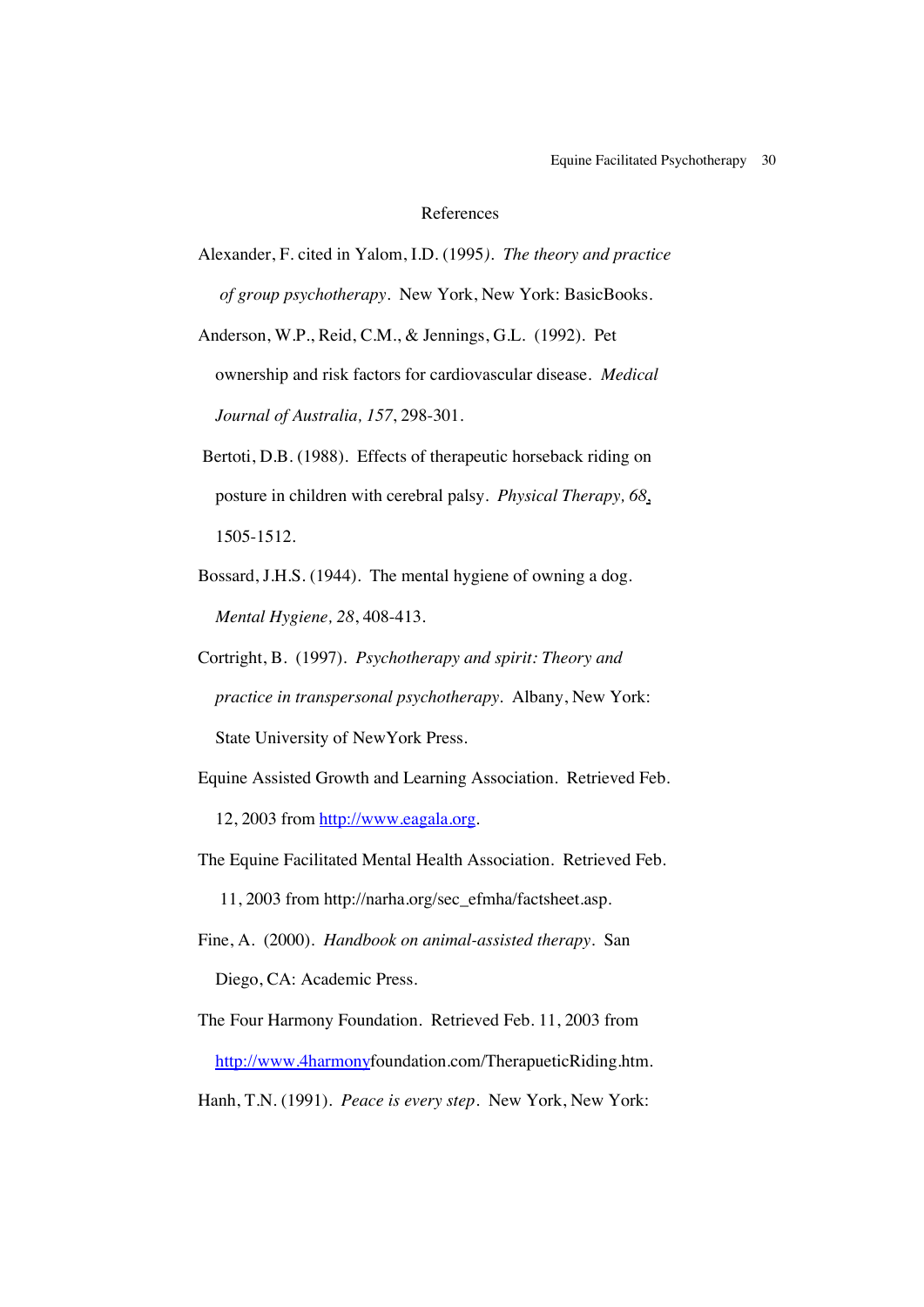#### References

Bantam Books.

- Joko Beck, C. (1989). *Everyday zen*. New York, New York: HarperCollins Publishers.
- Kohanov, L. (2001). *The tao of equus*. Novato, CA: New World Library.
- Levinson, B.M. (1962). The dog as co-therapist. *Mental Hygiene, 46*, 59-65.
- Masterson, J. (1988). *The search for the real self.* New York, New York: The Free Press
- Messent, P.R. (1984). Correlates and effects of pet ownership. In E.K. Anderson, B.L.Hart & L.A. Hart (Eds.) *The pet connection: Its influence on our health and quality of*

 *life,* 331-340. Minneapolis, MN: University of Minnesota.

- Nathanson, D.E. (1998). Long-term effectiveness of dolphin assisted therapy for children with severe disabilities. *Anthrozoos, 11*, 22-23.
- North American Riding for the Handicapped Association. Retrieved Jan. 4, 2003 from http://www.NARHA.org.
- Rogers, C. R. cited in Shapiro, F. (2001*). Eye movement desensitization and reprocessing*. New York, NY: The Guilford Press.

## Serpell, J. (1996). *In the company of animals: A study of human*